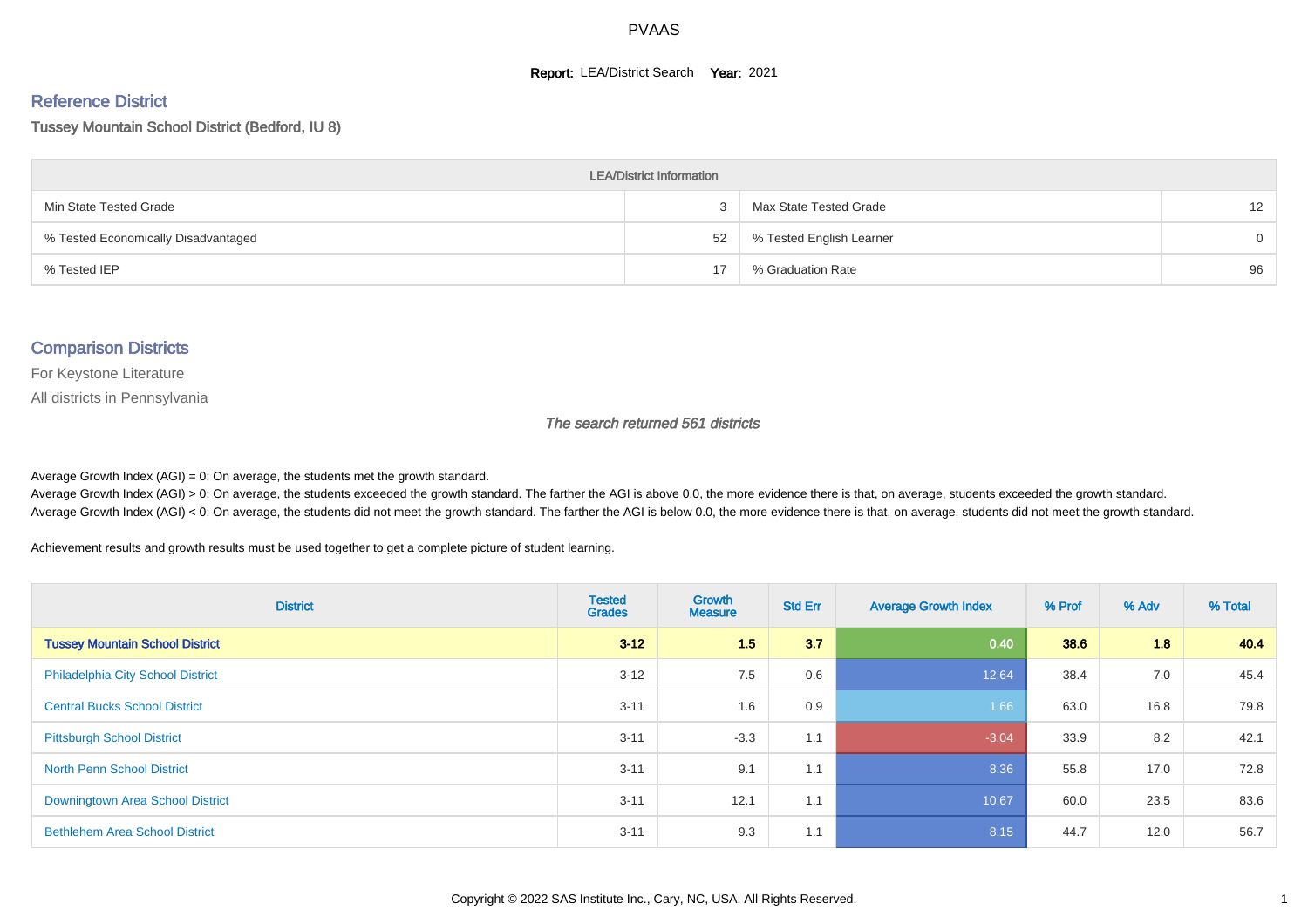| <b>District</b>                           | <b>Tested</b><br><b>Grades</b> | <b>Growth</b><br><b>Measure</b> | <b>Std Err</b> | <b>Average Growth Index</b> | % Prof | % Adv | % Total |
|-------------------------------------------|--------------------------------|---------------------------------|----------------|-----------------------------|--------|-------|---------|
| <b>Tussey Mountain School District</b>    | $3 - 12$                       | 1.5                             | 3.7            | 0.40                        | 38.6   | 1.8   | 40.4    |
| <b>Council Rock School District</b>       | $3 - 11$                       | 8.9                             | 1.2            | 7.65                        | 62.8   | 16.6  | 79.4    |
| <b>West Chester Area School District</b>  | $3 - 11$                       | 12.6                            | 1.2            | 10.38                       | 66.8   | 20.2  | 87.0    |
| <b>Parkland School District</b>           | $3 - 11$                       | 5.3                             | 1.2            | 4.30                        | 58.0   | 22.3  | 80.4    |
| <b>Cumberland Valley School District</b>  | $3 - 12$                       | 18.5                            | 1.3            | 14.64                       | 60.7   | 23.4  | 84.1    |
| <b>East Penn School District</b>          | $3 - 11$                       | 4.1                             | 1.3            | 3.27                        | 55.8   | 11.5  | 67.3    |
| <b>Lower Merion School District</b>       | $3 - 11$                       | 19.0                            | 1.3            | 14.93                       | 55.6   | 29.9  | 85.5    |
| <b>North Allegheny School District</b>    | $3 - 11$                       | 17.4                            | 1.3            | 13.52                       | 59.5   | 28.1  | 87.6    |
| <b>Central Dauphin School District</b>    | $3 - 11$                       | 4.4                             | 1.3            | 3.32                        | 53.3   | 7.4   | 60.7    |
| <b>Chambersburg Area School District</b>  | $3 - 11$                       | $-9.5$                          | 1.3            | $-7.20$                     | 42.7   | 8.6   | 51.4    |
| <b>Neshaminy School District</b>          | $3 - 11$                       | 4.0                             | 1.3            | 3.02                        | 58.7   | 9.5   | 68.2    |
| <b>Spring-Ford Area School District</b>   | $3 - 11$                       | $6.0\,$                         | 1.3            | 4.46                        | 60.8   | 16.5  | 77.4    |
| <b>Allentown City School District</b>     | $3 - 12$                       | 5.3                             | 1.4            | 3.88                        | 25.3   | 2.7   | 28.0    |
| <b>Reading School District</b>            | $3 - 11$                       | 10.1                            | 1.4            | 7.25                        | 24.7   | 2.4   | 27.2    |
| <b>West Shore School District</b>         | $3 - 12$                       | $5.0\,$                         | 1.4            | 3.59                        | 54.2   | 9.4   | 63.6    |
| <b>Seneca Valley School District</b>      | $3 - 11$                       | $-1.4$                          | 1.4            | $-0.99$                     | 57.2   | 11.4  | 68.6    |
| <b>Hazleton Area School District</b>      | $3 - 11$                       | 9.6                             | 1.4            | 6.77                        | 45.0   | 7.8   | 52.9    |
| <b>Easton Area School District</b>        | $3 - 12$                       | $-4.1$                          | 1.4            | $-2.91$                     | 39.9   | 4.0   | 43.9    |
| <b>Hempfield School District</b>          | $3 - 11$                       | 0.1                             | 1.4            | 0.08                        | 58.2   | 9.9   | 68.2    |
| <b>State College Area School District</b> | $3 - 11$                       | 20.5                            | 1.4            | 14.33                       | 58.0   | 25.9  | 84.0    |
| <b>Pennridge School District</b>          | $3 - 10$                       | $-16.8$                         | 1.4            | $-11.59$                    | 46.8   | 8.0   | 54.9    |
| <b>Lancaster School District</b>          | $3 - 12$                       | $-15.8$                         | 1.5            | $-10.90$                    | 14.6   | 2.3   | 16.9    |
| Mt Lebanon School District                | $3 - 11$                       | $-1.0$                          | 1.5            | $-0.70$                     | 61.9   | 24.0  | 85.9    |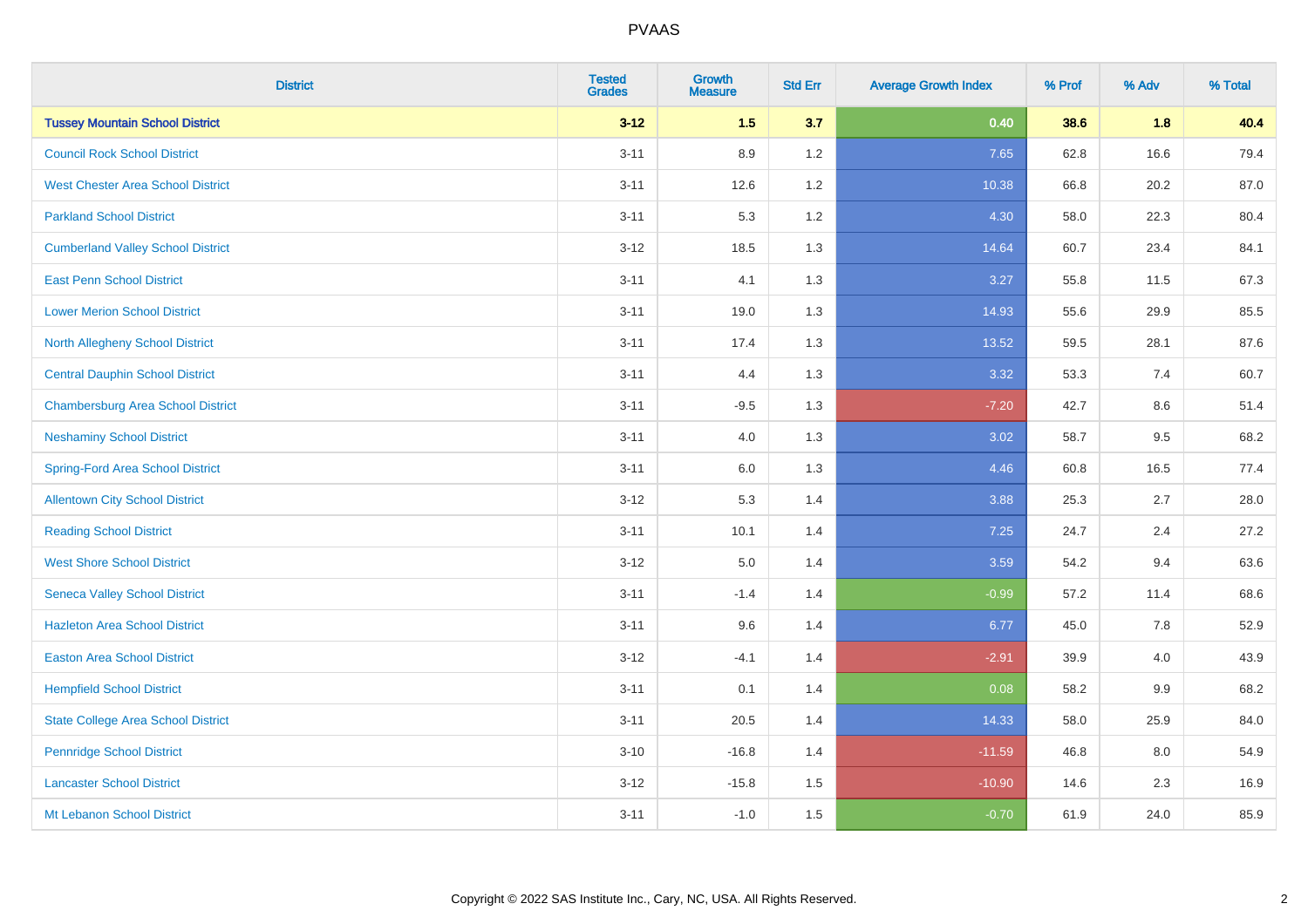| <b>District</b>                           | <b>Tested</b><br><b>Grades</b> | <b>Growth</b><br><b>Measure</b> | <b>Std Err</b> | <b>Average Growth Index</b> | % Prof | % Adv   | % Total |
|-------------------------------------------|--------------------------------|---------------------------------|----------------|-----------------------------|--------|---------|---------|
| <b>Tussey Mountain School District</b>    | $3 - 12$                       | 1.5                             | 3.7            | 0.40                        | 38.6   | 1.8     | 40.4    |
| Pocono Mountain School District           | $3 - 12$                       | 6.8                             | 1.5            | 4.62                        | 45.8   | $5.0\,$ | 50.7    |
| <b>Pennsbury School District</b>          | $3 - 11$                       | 11.7                            | 1.5            | 7.90                        | 60.1   | 21.3    | 81.3    |
| <b>Boyertown Area School District</b>     | $3 - 11$                       | $-4.7$                          | 1.5            | $-3.17$                     | 55.2   | 11.3    | 66.5    |
| <b>Wilson School District</b>             | $3 - 12$                       | 8.8                             | 1.5            | 5.96                        | 52.6   | 14.6    | 67.2    |
| <b>Upper Darby School District</b>        | $3 - 12$                       | 6.9                             | 1.5            | 4.62                        | 45.0   | 6.7     | 51.7    |
| <b>Souderton Area School District</b>     | $3 - 11$                       | 12.4                            | 1.5            | 8.28                        | 61.7   | 15.2    | 76.9    |
| <b>Millcreek Township School District</b> | $3 - 11$                       | 3.1                             | 1.5            | 2.06                        | 55.6   | 14.2    | 69.7    |
| <b>Haverford Township School District</b> | $3 - 11$                       | 8.0                             | 1.5            | 5.27                        | 53.0   | 25.5    | 78.6    |
| <b>Dallastown Area School District</b>    | $3 - 11$                       | 13.5                            | 1.5            | 8.84                        | 56.0   | 17.9    | 73.8    |
| Pennsylvania Cyber Charter School         | $3 - 11$                       | 11.6                            | 1.5            | 7.54                        | 46.3   | 5.0     | 51.3    |
| <b>Butler Area School District</b>        | $3 - 11$                       | $-6.5$                          | 1.5            | $-4.26$                     | 42.5   | 9.4     | 51.9    |
| <b>Erie City School District</b>          | $3 - 12$                       | $-14.5$                         | 1.6            | $-9.26$                     | 25.4   | 3.0     | 28.4    |
| East Stroudsburg Area School District     | $3 - 11$                       | 0.1                             | 1.6            | 0.05                        | 45.8   | 7.8     | 53.6    |
| <b>Hempfield Area School District</b>     | $3 - 12$                       | 4.6                             | 1.6            | 2.86                        | 53.5   | 20.1    | 73.6    |
| <b>Perkiomen Valley School District</b>   | $3 - 11$                       | $-3.5$                          | 1.6            | $-2.18$                     | 53.8   | 13.4    | 67.2    |
| Northampton Area School District          | $3 - 11$                       | 4.0                             | 1.6            | 2.51                        | 52.3   | 10.8    | 63.1    |
| <b>Norristown Area School District</b>    | $3 - 12$                       | $-12.8$                         | 1.6            | $-7.98$                     | 23.5   | 2.3     | 25.7    |
| <b>Avon Grove School District</b>         | $3 - 10$                       | 10.0                            | 1.6            | 6.26                        | 56.3   | 18.6    | 74.9    |
| <b>Manheim Township School District</b>   | $3 - 12$                       | $-0.9$                          | 1.6            | $-0.58$                     | 53.2   | 15.5    | 68.7    |
| <b>Owen J Roberts School District</b>     | $3 - 11$                       | $-12.3$                         | 1.6            | $-7.61$                     | 57.0   | 11.9    | 69.0    |
| <b>Penn Manor School District</b>         | $3 - 11$                       | $-0.4$                          | 1.6            | $-0.25$                     | 51.9   | 12.6    | 64.5    |
| <b>Canon-Mcmillan School District</b>     | $3 - 11$                       | $-0.8$                          | 1.6            | $-0.50$                     | 58.7   | 15.9    | 74.6    |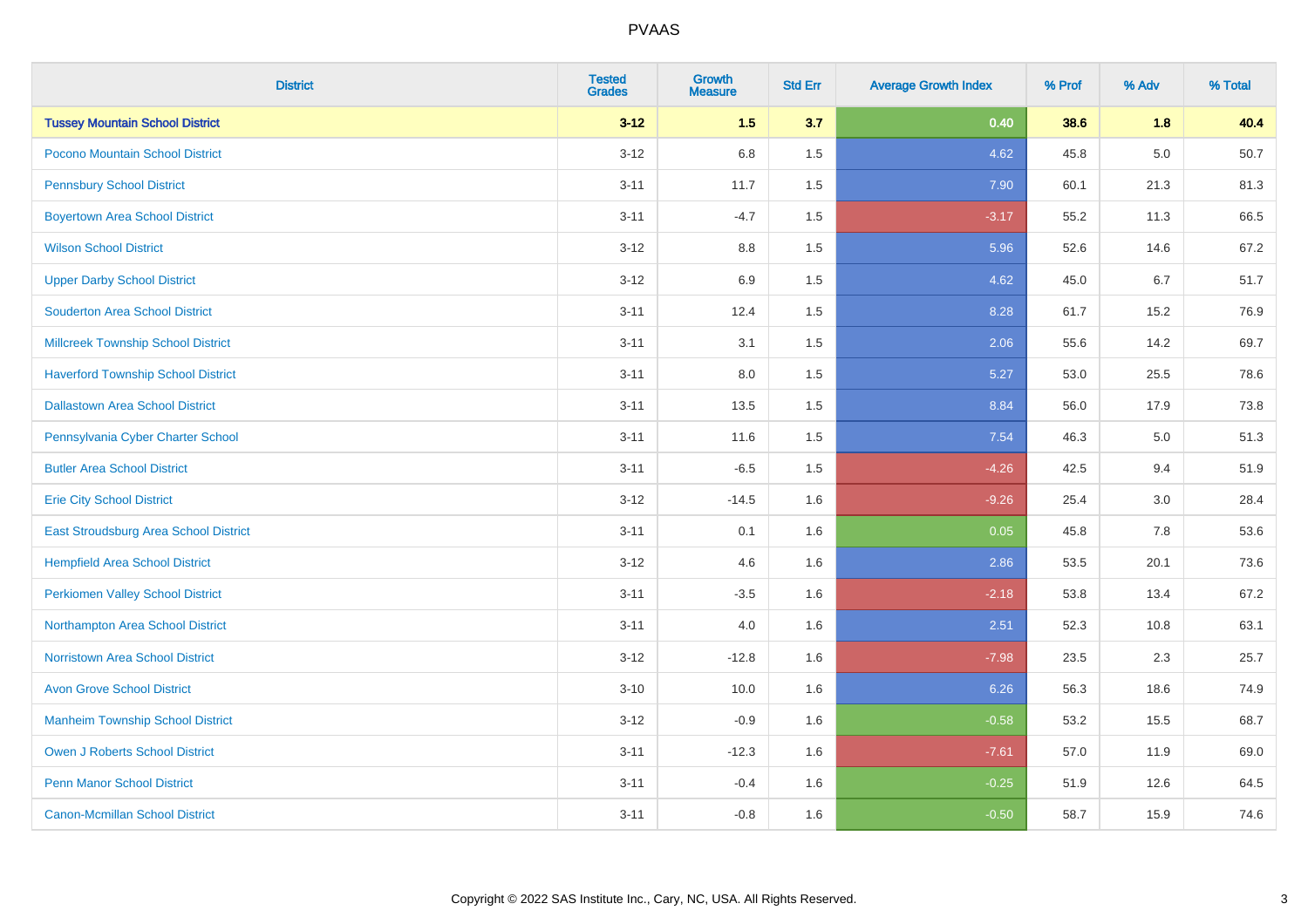| <b>District</b>                             | <b>Tested</b><br><b>Grades</b> | <b>Growth</b><br><b>Measure</b> | <b>Std Err</b> | <b>Average Growth Index</b> | % Prof | % Adv   | % Total |
|---------------------------------------------|--------------------------------|---------------------------------|----------------|-----------------------------|--------|---------|---------|
| <b>Tussey Mountain School District</b>      | $3 - 12$                       | $1.5$                           | 3.7            | 0.40                        | 38.6   | 1.8     | 40.4    |
| <b>Bensalem Township School District</b>    | $3 - 11$                       | 1.6                             | 1.6            | 0.98                        | 38.8   | $8.3\,$ | 47.1    |
| Altoona Area School District                | $3 - 12$                       | 3.3                             | 1.6            | 1.99                        | 47.7   | 8.2     | 55.9    |
| <b>Quakertown Community School District</b> | $3 - 12$                       | $-4.4$                          | 1.6            | $-2.70$                     | 56.5   | 10.0    | 66.6    |
| <b>Cornwall-Lebanon School District</b>     | $3 - 11$                       | 8.3                             | 1.6            | 5.08                        | 47.2   | 8.4     | 55.6    |
| <b>Ridley School District</b>               | $3 - 12$                       | 10.0                            | 1.6            | 6.10                        | 45.6   | 8.2     | 53.8    |
| <b>Mifflin County School District</b>       | $3 - 11$                       | 9.1                             | 1.7            | 5.49                        | 47.1   | 6.7     | 53.8    |
| <b>Nazareth Area School District</b>        | $3 - 11$                       | $-4.7$                          | 1.7            | $-2.82$                     | 59.2   | 9.9     | 69.0    |
| <b>Garnet Valley School District</b>        | $3 - 10$                       | 10.9                            | 1.7            | 6.53                        | 67.1   | 19.0    | 86.1    |
| <b>Centennial School District</b>           | $3 - 10$                       | 7.1                             | 1.7            | 4.29                        | 50.1   | 8.7     | 58.9    |
| <b>Coatesville Area School District</b>     | $3 - 11$                       | $-4.4$                          | 1.7            | $-2.62$                     | 36.3   | 4.2     | 40.5    |
| <b>Penn-Trafford School District</b>        | $3 - 11$                       | 13.4                            | 1.7            | 7.87                        | 62.3   | 21.9    | 84.2    |
| <b>Armstrong School District</b>            | $3 - 11$                       | 2.6                             | 1.7            | 1.53                        | 51.5   | 6.1     | 57.6    |
| <b>Colonial School District</b>             | $3 - 11$                       | 14.0                            | 1.7            | 8.21                        | 60.2   | 19.6    | 79.8    |
| <b>Central York School District</b>         | $3 - 12$                       | 12.3                            | 1.7            | 7.20                        | 55.5   | 11.5    | 67.0    |
| <b>York Co School Of Technology</b>         | $9 - 12$                       | $-3.8$                          | 1.7            | $-2.22$                     | 39.1   | 5.6     | 44.7    |
| <b>Hatboro-Horsham School District</b>      | $3 - 11$                       | $-12.8$                         | 1.7            | $-7.47$                     | 45.6   | $7.2\,$ | 52.8    |
| <b>Methacton School District</b>            | $3 - 11$                       | 2.5                             | 1.7            | 1.43                        | 62.5   | 16.4    | 79.0    |
| <b>Springfield School District</b>          | $3 - 11$                       | 13.8                            | 1.7            | 7.99                        | 60.9   | 21.5    | 82.4    |
| <b>Norwin School District</b>               | $3 - 11$                       | 18.0                            | 1.7            | 10.37                       | 58.5   | 27.0    | 85.4    |
| <b>Upper Saint Clair School District</b>    | $3 - 11$                       | 18.5                            | 1.7            | 10.65                       | 61.8   | 30.1    | 91.9    |
| <b>Governor Mifflin School District</b>     | $3 - 11$                       | 4.1                             | 1.8            | 2.33                        | 42.5   | $7.2\,$ | 49.7    |
| <b>Bethel Park School District</b>          | $3 - 11$                       | 5.6                             | 1.8            | 3.18                        | 65.3   | 18.6    | 83.9    |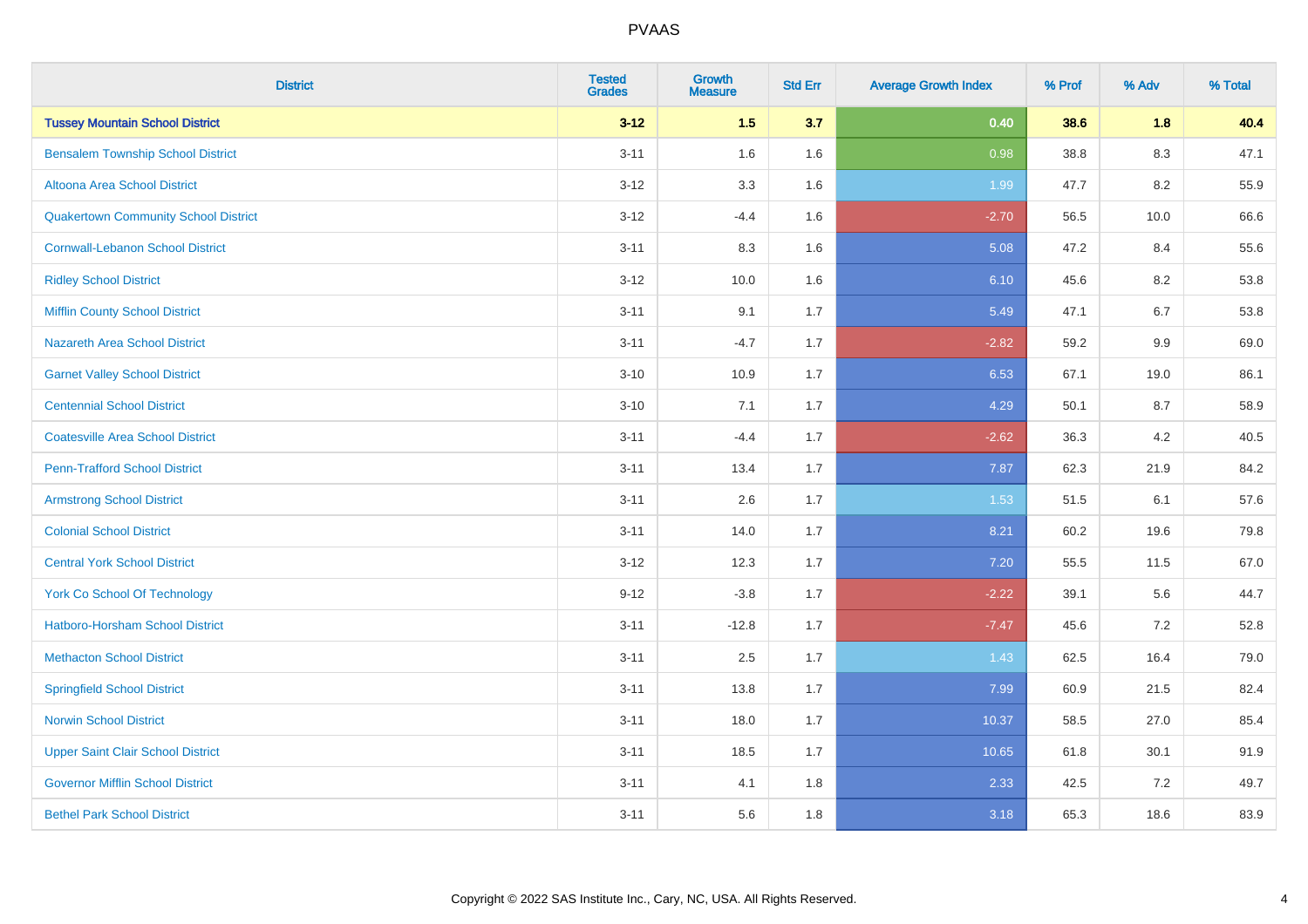| <b>District</b>                                    | <b>Tested</b><br><b>Grades</b> | <b>Growth</b><br><b>Measure</b> | <b>Std Err</b> | <b>Average Growth Index</b> | % Prof | % Adv | % Total |
|----------------------------------------------------|--------------------------------|---------------------------------|----------------|-----------------------------|--------|-------|---------|
| <b>Tussey Mountain School District</b>             | $3 - 12$                       | 1.5                             | 3.7            | 0.40                        | 38.6   | 1.8   | 40.4    |
| <b>Whitehall-Coplay School District</b>            | $3 - 11$                       | 6.1                             | 1.8            | 3.45                        | 49.3   | 7.4   | 56.6    |
| <b>Warren County School District</b>               | $3 - 11$                       | $-0.1$                          | 1.8            | $-0.06$                     | 37.2   | 5.3   | 42.6    |
| <b>Williamsport Area School District</b>           | $3 - 11$                       | 1.9                             | 1.8            | 1.04                        | 44.1   | 12.8  | 56.9    |
| Mechanicsburg Area School District                 | $3 - 11$                       | 5.9                             | 1.8            | 3.29                        | 57.2   | 13.7  | 70.9    |
| <b>Ephrata Area School District</b>                | $3 - 11$                       | 5.6                             | 1.8            | 3.12                        | 54.7   | 9.5   | 64.2    |
| <b>Upper Dublin School District</b>                | $3-12$                         | 15.4                            | 1.8            | 8.53                        | 60.8   | 24.8  | 85.6    |
| <b>Delaware Valley School District</b>             | $3 - 11$                       | 12.6                            | 1.8            | 6.93                        | 55.2   | 16.2  | 71.4    |
| <b>Pine-Richland School District</b>               | $3 - 11$                       | 11.5                            | 1.8            | 6.31                        | 60.6   | 24.4  | 85.0    |
| <b>Wissahickon School District</b>                 | $3 - 10$                       | 12.5                            | 1.8            | 6.85                        | 58.3   | 22.4  | 80.7    |
| <b>Peters Township School District</b>             | $3 - 11$                       | 5.0                             | 1.8            | 2.76                        | 59.8   | 26.1  | 85.9    |
| <b>Kennett Consolidated School District</b>        | $3 - 11$                       | 4.8                             | 1.8            | 2.61                        | 52.5   | 10.7  | 63.2    |
| Fox Chapel Area School District                    | $3 - 11$                       | $9.8\,$                         | 1.8            | 5.36                        | 56.6   | 28.6  | 85.2    |
| <b>North Hills School District</b>                 | $3 - 11$                       | $-1.8$                          | 1.8            | $-0.96$                     | 59.1   | 14.1  | 73.2    |
| <b>Conestoga Valley School District</b>            | $3 - 11$                       | 8.7                             | 1.8            | 4.69                        | 60.3   | 13.5  | 73.8    |
| <b>Elizabethtown Area School District</b>          | $3-12$                         | $-0.9$                          | 1.9            | $-0.47$                     | 50.0   | 11.2  | 61.2    |
| <b>Shaler Area School District</b>                 | $3 - 11$                       | $-0.8$                          | 1.9            | $-0.43$                     | 49.1   | 9.6   | 58.7    |
| <b>Commonwealth Charter Academy Charter School</b> | $3 - 10$                       | 9.1                             | 1.9            | 4.90                        | 47.2   | 9.1   | 56.3    |
| <b>Warwick School District</b>                     | $3 - 11$                       | 5.2                             | 1.9            | 2.76                        | 46.4   | 17.0  | 63.3    |
| <b>South Western School District</b>               | $3-12$                         | 3.9                             | 1.9            | 2.08                        | 60.2   | 8.1   | 68.3    |
| <b>Great Valley School District</b>                | $3 - 11$                       | 15.0                            | 1.9            | 7.98                        | 50.0   | 35.0  | 85.0    |
| Palmyra Area School District                       | $3 - 11$                       | 5.6                             | 1.9            | 2.96                        | 56.4   | 15.6  | 72.0    |
| <b>Carlisle Area School District</b>               | $3 - 11$                       | $-5.3$                          | 1.9            | $-2.81$                     | 54.0   | 6.3   | 60.3    |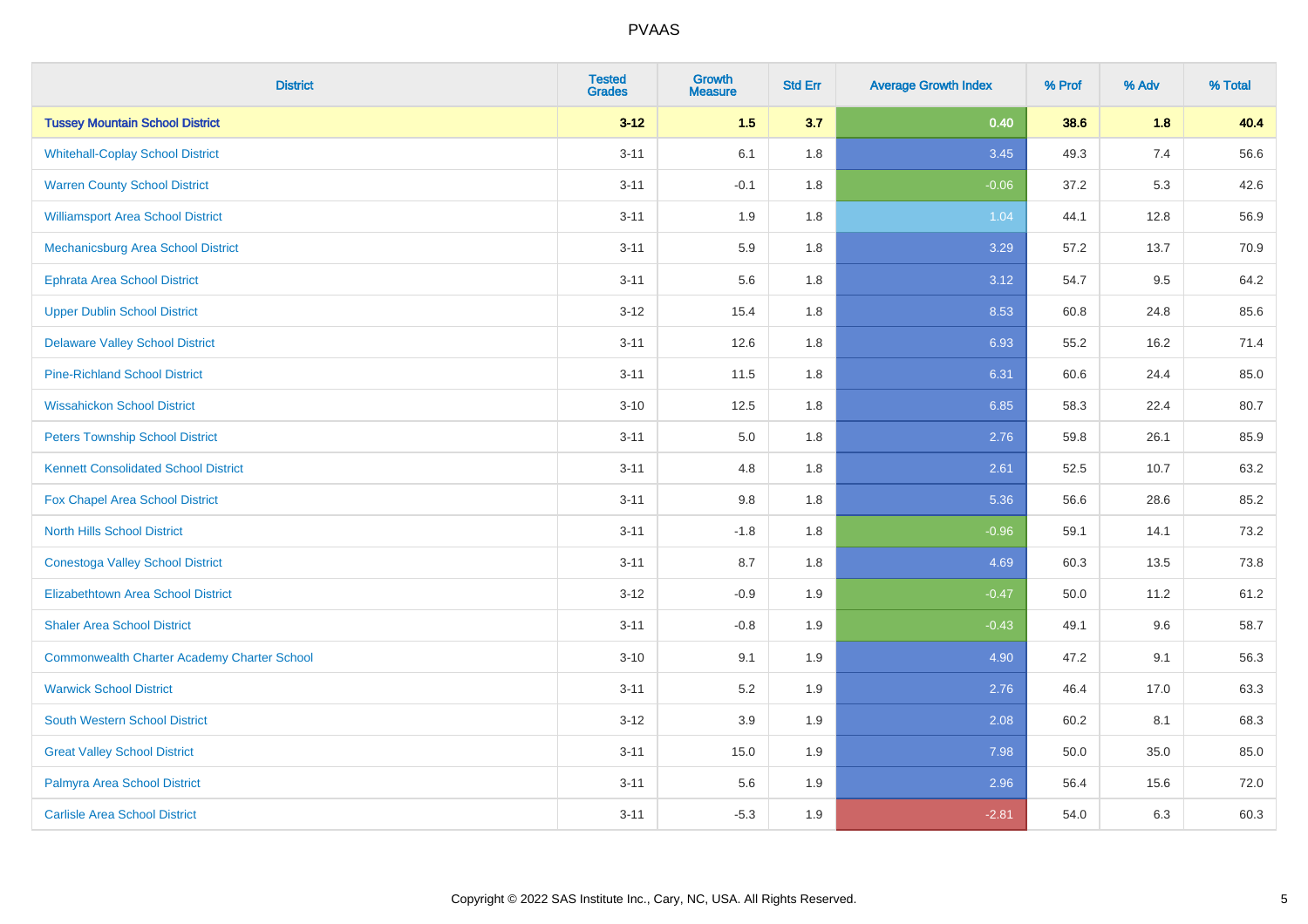| <b>District</b>                          | <b>Tested</b><br><b>Grades</b> | <b>Growth</b><br><b>Measure</b> | <b>Std Err</b> | <b>Average Growth Index</b> | % Prof | % Adv   | % Total |
|------------------------------------------|--------------------------------|---------------------------------|----------------|-----------------------------|--------|---------|---------|
| <b>Tussey Mountain School District</b>   | $3 - 12$                       | 1.5                             | 3.7            | 0.40                        | 38.6   | 1.8     | 40.4    |
| <b>Waynesboro Area School District</b>   | $3 - 12$                       | $-6.1$                          | 1.9            | $-3.20$                     | 50.0   | $6.8\,$ | 56.8    |
| <b>Baldwin-Whitehall School District</b> | $3 - 11$                       | 1.8                             | 1.9            | 0.94                        | 58.6   | 8.6     | 67.1    |
| <b>Muhlenberg School District</b>        | $3 - 10$                       | 4.0                             | 1.9            | 2.10                        | 34.2   | 2.6     | 36.8    |
| <b>Oxford Area School District</b>       | $3 - 11$                       | $-4.3$                          | 1.9            | $-2.26$                     | 41.3   | 8.0     | 49.3    |
| <b>Abington School District</b>          | $3 - 10$                       | $-11.5$                         | 1.9            | $-6.00$                     | 56.2   | 11.6    | 67.8    |
| <b>Exeter Township School District</b>   | $3 - 11$                       | $-10.4$                         | 1.9            | $-5.44$                     | 50.6   | 2.7     | 53.3    |
| <b>Stroudsburg Area School District</b>  | $3 - 11$                       | 5.5                             | 1.9            | 2.88                        | 48.1   | 4.2     | 52.3    |
| <b>Lebanon School District</b>           | $3 - 11$                       | $-1.6$                          | 1.9            | $-0.80$                     | 24.4   | 2.6     | 27.0    |
| <b>Franklin Regional School District</b> | $3 - 11$                       | 2.0                             | 1.9            | 1.02                        | 66.7   | 15.5    | 82.1    |
| Penn-Delco School District               | $3 - 11$                       | $-6.8$                          | 1.9            | $-3.51$                     | 46.6   | 3.2     | 49.8    |
| <b>Moon Area School District</b>         | $3 - 11$                       | 8.2                             | 1.9            | 4.25                        | 58.7   | 18.5    | 77.2    |
| Shippensburg Area School District        | $3 - 11$                       | 9.3                             | 1.9            | 4.84                        | 53.1   | 10.2    | 63.3    |
| <b>Greater Latrobe School District</b>   | $3 - 11$                       | 0.6                             | 1.9            | 0.31                        | 55.5   | 14.1    | 69.5    |
| <b>Lower Dauphin School District</b>     | $3 - 11$                       | 0.6                             | 1.9            | 0.33                        | 49.2   | 12.6    | 61.8    |
| South Fayette Township School District   | $3 - 11$                       | 1.7                             | 2.0            | 0.88                        | 61.0   | 26.5    | 87.6    |
| Northern York County School District     | $3 - 11$                       | 15.6                            | 2.0            | 7.98                        | 57.4   | 11.5    | 68.8    |
| Northeastern York School District        | $3 - 11$                       | 5.9                             | 2.0            | 3.03                        | 51.1   | 16.6    | 67.6    |
| <b>Bristol Township School District</b>  | $3 - 11$                       | $-13.9$                         | 2.0            | $-7.05$                     | 31.0   | 3.7     | 34.7    |
| Daniel Boone Area School District        | $3 - 12$                       | 5.7                             | 2.0            | 2.88                        | 51.0   | 11.5    | 62.6    |
| <b>Solanco School District</b>           | $3 - 11$                       | $-11.0$                         | 2.0            | $-5.55$                     | 41.6   | 4.5     | 46.1    |
| Lampeter-Strasburg School District       | $3-12$                         | $-8.6$                          | 2.0            | $-4.33$                     | 55.1   | $9.8\,$ | 64.8    |
| <b>Bangor Area School District</b>       | $3 - 12$                       | $-0.9$                          | 2.0            | $-0.43$                     | 44.3   | 4.7     | 49.0    |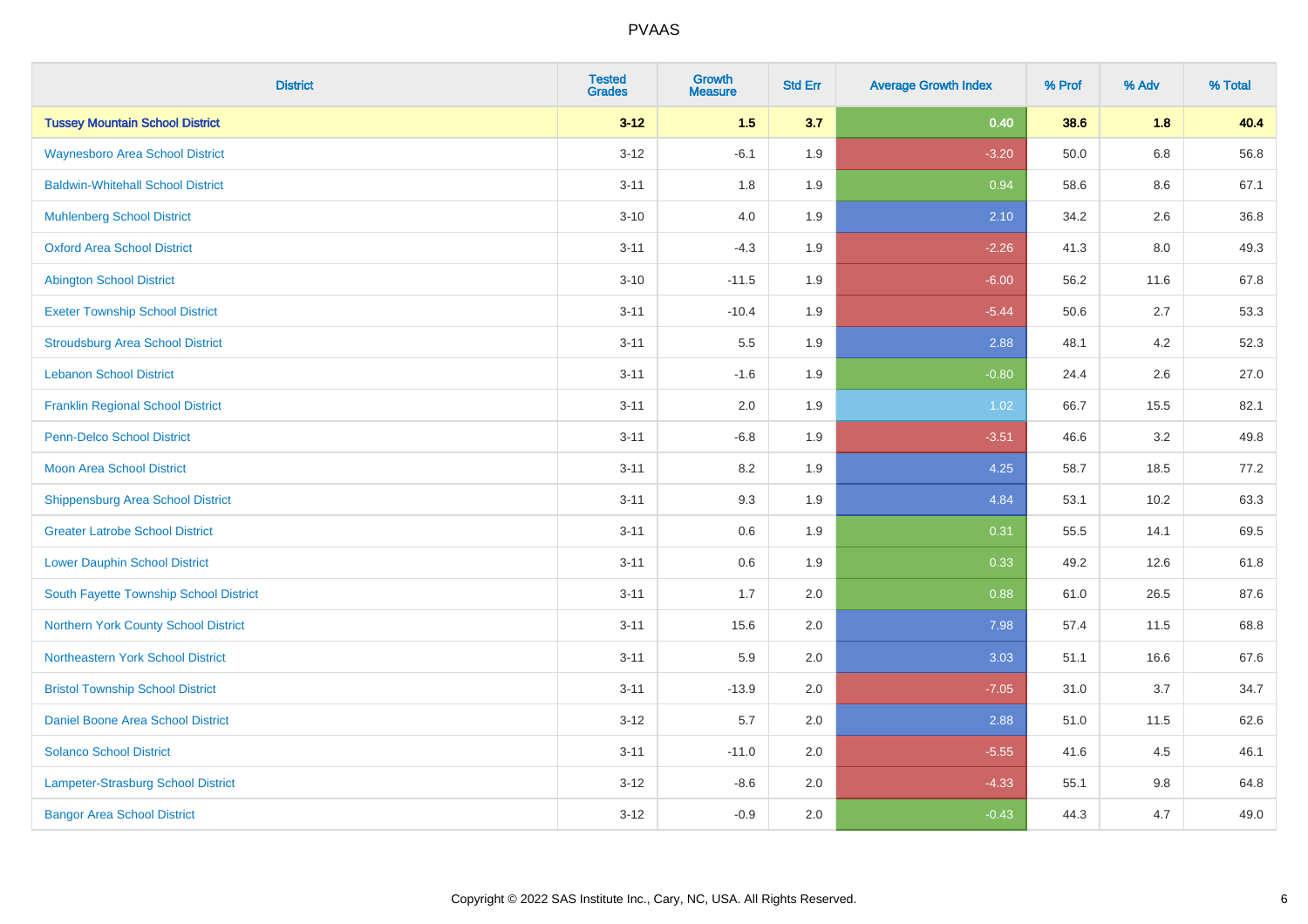| <b>District</b>                             | <b>Tested</b><br><b>Grades</b> | <b>Growth</b><br><b>Measure</b> | <b>Std Err</b> | <b>Average Growth Index</b> | % Prof | % Adv   | % Total |
|---------------------------------------------|--------------------------------|---------------------------------|----------------|-----------------------------|--------|---------|---------|
| <b>Tussey Mountain School District</b>      | $3 - 12$                       | 1.5                             | 3.7            | 0.40                        | 38.6   | 1.8     | 40.4    |
| <b>Conewago Valley School District</b>      | $3 - 12$                       | $-0.9$                          | 2.0            | $-0.45$                     | 51.7   | $9.6\,$ | 61.3    |
| <b>Pleasant Valley School District</b>      | $3 - 11$                       | 3.1                             | 2.0            | 1.57                        | 57.2   | 5.5     | 62.8    |
| <b>Kiski Area School District</b>           | $3 - 11$                       | $-3.7$                          | 2.0            | $-1.86$                     | 57.4   | 10.4    | 67.8    |
| <b>Connellsville Area School District</b>   | $3 - 11$                       | 6.1                             | 2.0            | 3.05                        | 45.4   | 7.8     | 53.2    |
| <b>Trinity Area School District</b>         | $3 - 11$                       | $-5.4$                          | 2.0            | $-2.71$                     | 48.3   | 11.8    | 60.1    |
| <b>Upper Merion Area School District</b>    | $3 - 11$                       | 15.3                            | 2.0            | 7.62                        | 59.3   | 19.3    | 78.6    |
| <b>Derry Township School District</b>       | $3 - 10$                       | 12.8                            | 2.0            | 6.39                        | 54.8   | 25.8    | 80.6    |
| <b>Chartiers Valley School District</b>     | $3 - 11$                       | $-1.7$                          | 2.0            | $-0.81$                     | 54.7   | 8.4     | 63.1    |
| <b>Dubois Area School District</b>          | $3 - 11$                       | $-6.2$                          | 2.0            | $-3.07$                     | 50.9   | 13.4    | 64.3    |
| <b>Pottsgrove School District</b>           | $3 - 11$                       | 2.8                             | 2.0            | $1.35$                      | 44.0   | 10.0    | 53.9    |
| <b>Cocalico School District</b>             | $3 - 11$                       | 10.6                            | 2.0            | 5.18                        | 50.8   | 14.1    | 64.8    |
| <b>Keystone Central School District</b>     | $3 - 11$                       | $-5.1$                          | 2.0            | $-2.46$                     | 44.7   | 4.6     | 49.4    |
| <b>Dover Area School District</b>           | $3 - 12$                       | 6.0                             | 2.1            | 2.94                        | 52.2   | 6.0     | 58.2    |
| <b>Upper Perkiomen School District</b>      | $3 - 11$                       | 22.1                            | 2.1            | 10.74                       | 57.7   | 13.2    | 70.9    |
| <b>York Suburban School District</b>        | $3 - 11$                       | 10.1                            | 2.1            | 4.91                        | 53.5   | 27.8    | 81.3    |
| <b>Mars Area School District</b>            | $3 - 10$                       | 5.7                             | 2.1            | 2.75                        | 57.9   | 18.2    | 76.1    |
| <b>Southern York County School District</b> | $3 - 11$                       | 14.2                            | 2.1            | 6.91                        | 55.1   | 18.1    | 73.1    |
| <b>Cheltenham School District</b>           | $3 - 11$                       | $-1.4$                          | 2.1            | $-0.67$                     | 46.1   | 10.0    | 56.1    |
| <b>West Allegheny School District</b>       | $3 - 12$                       | 4.0                             | 2.1            | 1.96                        | 63.1   | 15.7    | 78.8    |
| <b>Hollidaysburg Area School District</b>   | $3 - 11$                       | 6.0                             | 2.1            | 2.88                        | 57.1   | 12.3    | 69.4    |
| <b>Radnor Township School District</b>      | $3-12$                         | 1.0                             | 2.1            | 0.50                        | 65.0   | 23.2    | 88.2    |
| <b>West Jefferson Hills School District</b> | $3 - 11$                       | 1.8                             | 2.1            | 0.88                        | 55.7   | 20.8    | 76.4    |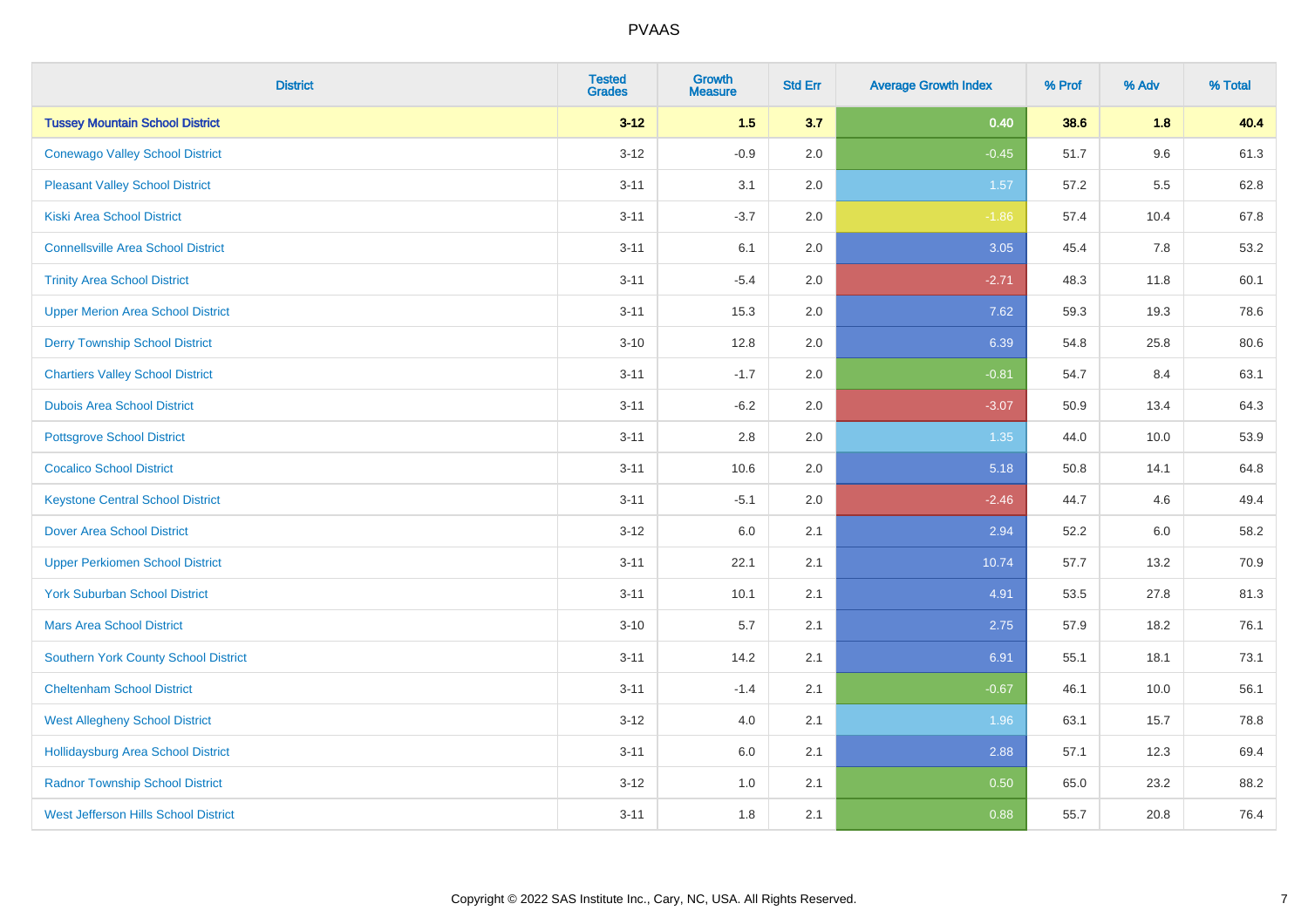| <b>District</b>                                 | <b>Tested</b><br><b>Grades</b> | <b>Growth</b><br><b>Measure</b> | <b>Std Err</b> | <b>Average Growth Index</b> | % Prof | % Adv   | % Total |
|-------------------------------------------------|--------------------------------|---------------------------------|----------------|-----------------------------|--------|---------|---------|
| <b>Tussey Mountain School District</b>          | $3 - 12$                       | $1.5$                           | 3.7            | 0.40                        | 38.6   | 1.8     | 40.4    |
| <b>Montour School District</b>                  | $3 - 11$                       | $-1.8$                          | 2.1            | $-0.88$                     | 61.4   | 15.1    | 76.5    |
| <b>William Penn School District</b>             | $3 - 12$                       | 8.3                             | 2.1            | 3.99                        | 35.6   | 3.0     | 38.7    |
| <b>Phoenixville Area School District</b>        | $3 - 11$                       | $-1.7$                          | 2.1            | $-0.83$                     | 59.9   | 10.6    | 70.5    |
| <b>Spring Grove Area School District</b>        | $3 - 11$                       | 5.6                             | 2.1            | 2.68                        | 55.1   | 15.0    | 70.1    |
| <b>Gettysburg Area School District</b>          | $3 - 11$                       | $-4.0$                          | 2.1            | $-1.89$                     | 45.3   | 14.0    | 59.3    |
| <b>Manheim Central School District</b>          | $3 - 11$                       | 2.1                             | 2.1            | 1.01                        | 53.2   | 11.6    | 64.8    |
| <b>Interboro School District</b>                | $3 - 12$                       | $-7.3$                          | 2.1            | $-3.43$                     | 46.6   | 4.8     | 51.4    |
| <b>York City School District</b>                | $3 - 12$                       | $-28.9$                         | 2.1            | $-13.59$                    | 6.0    | 0.3     | $6.2\,$ |
| <b>Harrisburg City School District</b>          | $3 - 11$                       | $-0.4$                          | 2.1            | $-0.19$                     | 15.1   | 0.4     | 15.5    |
| <b>Twin Valley School District</b>              | $3-12$                         | $-3.6$                          | 2.1            | $-1.69$                     | 49.6   | 7.1     | 56.8    |
| Juniata County School District                  | $3 - 12$                       | $-4.9$                          | 2.1            | $-2.26$                     | 38.5   | 2.9     | 41.4    |
| <b>Hampton Township School District</b>         | $3 - 11$                       | 5.1                             | 2.2            | 2.35                        | 54.0   | 28.2    | 82.2    |
| <b>Fleetwood Area School District</b>           | $3 - 10$                       | 12.2                            | 2.2            | 5.68                        | 53.5   | 11.6    | 65.2    |
| Pennsylvania Leadership Charter School          | $3 - 11$                       | 4.6                             | 2.2            | 2.13                        | 55.4   | 11.2    | 66.7    |
| <b>Abington Heights School District</b>         | $3 - 11$                       | 13.5                            | 2.2            | 6.27                        | 58.3   | 16.2    | 74.5    |
| <b>Crawford Central School District</b>         | $3 - 11$                       | $-4.7$                          | 2.2            | $-2.15$                     | 40.6   | 10.5    | 51.1    |
| <b>Lower Moreland Township School District</b>  | $3 - 11$                       | 2.0                             | 2.2            | 0.95                        | 62.8   | 17.0    | 79.8    |
| <b>Upper Moreland Township School District</b>  | $3 - 11$                       | $-5.0$                          | 2.2            | $-2.31$                     | 57.9   | 4.0     | 61.9    |
| <b>Eastern Lancaster County School District</b> | $3 - 12$                       | 4.5                             | 2.2            | 2.09                        | 46.3   | 11.4    | 57.6    |
| <b>Plum Borough School District</b>             | $3 - 11$                       | $-11.3$                         | 2.2            | $-5.19$                     | 51.1   | 9.0     | 60.1    |
| <b>Greencastle-Antrim School District</b>       | $3 - 11$                       | $-3.0$                          | 2.2            | $-1.36$                     | 62.4   | $9.9\,$ | 72.3    |
| <b>Bellefonte Area School District</b>          | $3 - 11$                       | $-0.4$                          | 2.2            | $-0.17$                     | 47.6   | 10.6    | 58.2    |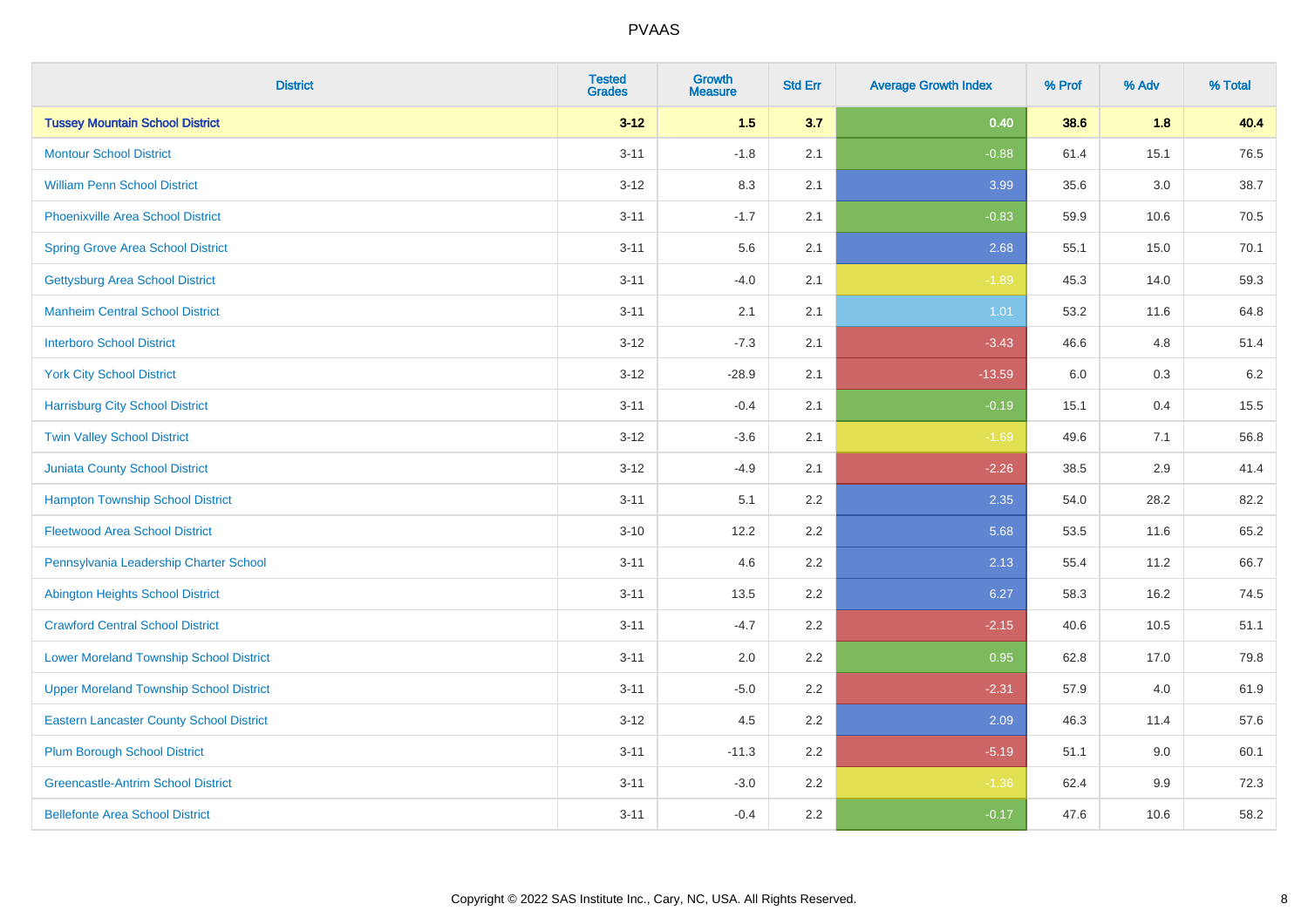| <b>District</b>                               | <b>Tested</b><br><b>Grades</b> | <b>Growth</b><br><b>Measure</b> | <b>Std Err</b> | <b>Average Growth Index</b> | % Prof | % Adv | % Total |
|-----------------------------------------------|--------------------------------|---------------------------------|----------------|-----------------------------|--------|-------|---------|
| <b>Tussey Mountain School District</b>        | $3 - 12$                       | 1.5                             | 3.7            | 0.40                        | 38.6   | 1.8   | 40.4    |
| <b>Gateway School District</b>                | $3 - 11$                       | $0.8\,$                         | 2.2            | 0.38                        | 52.1   | 13.8  | 65.9    |
| <b>Penncrest School District</b>              | $3 - 11$                       | 5.7                             | 2.2            | 2.57                        | 47.2   | 7.1   | 54.3    |
| <b>New Foundations Charter School</b>         | $3 - 11$                       | 5.4                             | 2.2            | 2.41                        | 47.2   | 2.5   | 49.8    |
| <b>Dallas School District</b>                 | $3 - 11$                       | $-2.5$                          | 2.2            | $-1.12$                     | 54.9   | 7.6   | 62.4    |
| <b>Eastern Lebanon County School District</b> | $3 - 11$                       | 8.6                             | 2.2            | 3.84                        | 48.8   | 11.4  | 60.3    |
| <b>Conrad Weiser Area School District</b>     | $3 - 11$                       | 3.6                             | 2.2            | 1.63                        | 52.1   | 2.1   | 54.2    |
| <b>Tunkhannock Area School District</b>       | $3 - 11$                       | 2.3                             | 2.2            | 1.01                        | 44.9   | 9.6   | 54.6    |
| <b>Lehighton Area School District</b>         | $3 - 11$                       | $-1.6$                          | 2.3            | $-0.70$                     | 51.1   | 5.6   | 56.7    |
| <b>Blue Mountain School District</b>          | $3 - 10$                       | $-5.8$                          | 2.3            | $-2.56$                     | 46.6   | 8.5   | 55.1    |
| Southern Lehigh School District               | $3 - 11$                       | $-0.4$                          | 2.3            | $-0.17$                     | 66.1   | 11.9  | 78.0    |
| <b>Pottsville Area School District</b>        | $3 - 12$                       | 4.4                             | 2.3            | 1.94                        | 44.8   | 5.4   | 50.2    |
| <b>Somerset Area School District</b>          | $3 - 11$                       | $-4.4$                          | 2.3            | $-1.93$                     | 44.4   | 14.9  | 59.3    |
| <b>Tuscarora School District</b>              | $3 - 11$                       | $-0.6$                          | 2.3            | $-0.27$                     | 45.1   | 8.1   | 53.2    |
| 21st Century Cyber Charter School             | $6 - 12$                       | 5.7                             | 2.3            | 2.50                        | 56.7   | 8.3   | 65.0    |
| <b>Wallenpaupack Area School District</b>     | $3 - 11$                       | $-7.1$                          | 2.3            | $-3.09$                     | 40.8   | 2.4   | 43.1    |
| <b>Indiana Area School District</b>           | $3 - 11$                       | $-5.3$                          | 2.3            | $-2.28$                     | 47.6   | 18.4  | 66.1    |
| <b>Chichester School District</b>             | $3 - 11$                       | $-2.7$                          | 2.3            | $-1.17$                     | 44.6   | 6.6   | 51.2    |
| <b>West York Area School District</b>         | $3 - 12$                       | 3.2                             | 2.3            | 1.38                        | 53.8   | 4.4   | 58.2    |
| Selinsgrove Area School District              | $3 - 12$                       | 8.3                             | 2.3            | 3.54                        | 56.8   | 10.0  | 66.8    |
| Lehigh Valley Academy Regional Charter School | $3 - 11$                       | 0.7                             | 2.3            | 0.32                        | 46.3   | 5.0   | 51.4    |
| <b>Blackhawk School District</b>              | $3 - 11$                       | 4.7                             | 2.3            | 2.01                        | 55.8   | 8.8   | 64.6    |
| Northwestern Lehigh School District           | $3 - 11$                       | 2.2                             | 2.3            | 0.93                        | 53.3   | 9.7   | 63.0    |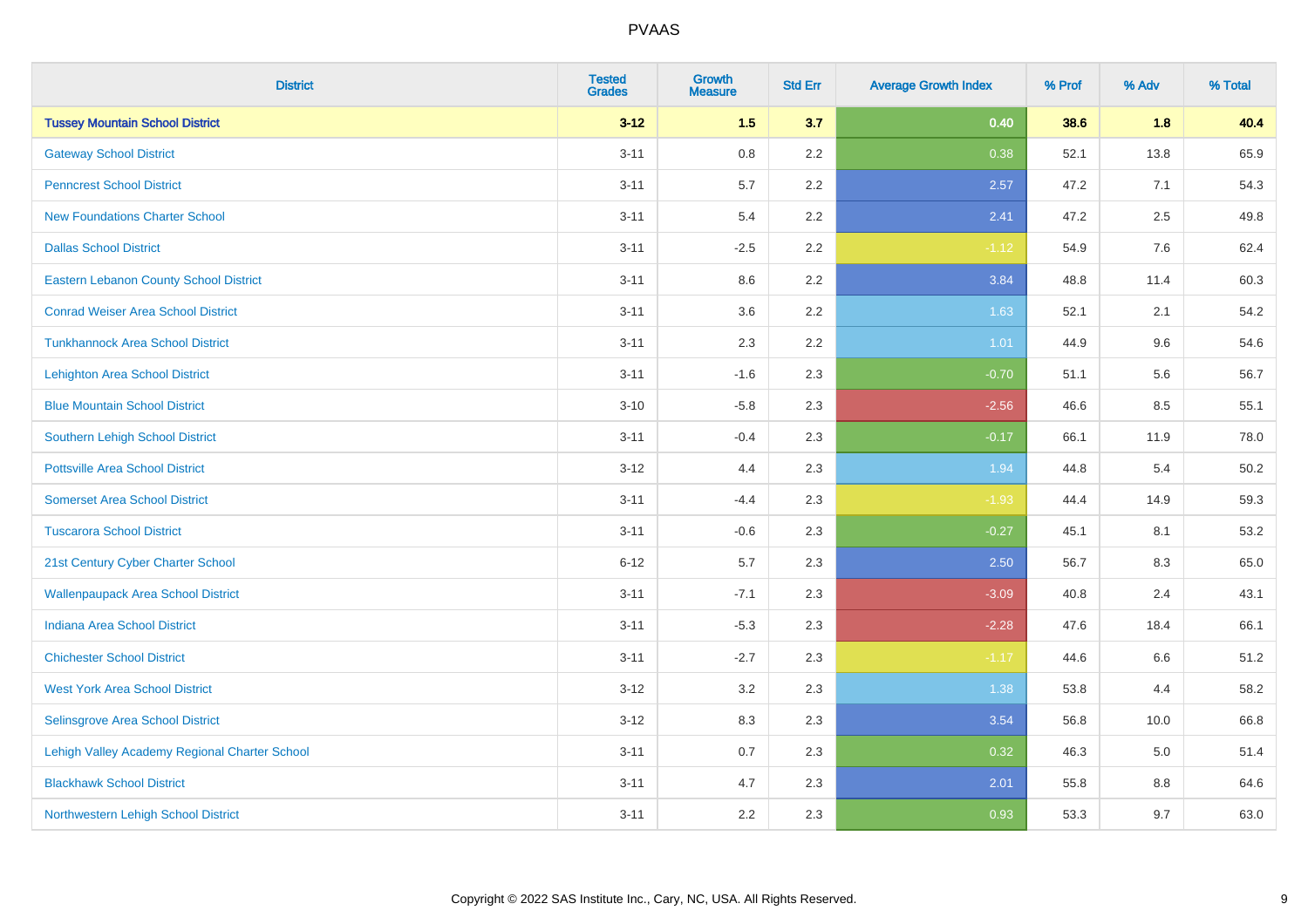| <b>District</b>                               | <b>Tested</b><br><b>Grades</b> | <b>Growth</b><br><b>Measure</b> | <b>Std Err</b> | <b>Average Growth Index</b> | % Prof | % Adv   | % Total |
|-----------------------------------------------|--------------------------------|---------------------------------|----------------|-----------------------------|--------|---------|---------|
| <b>Tussey Mountain School District</b>        | $3 - 12$                       | 1.5                             | 3.7            | 0.40                        | 38.6   | 1.8     | 40.4    |
| <b>Crestwood School District</b>              | $3 - 11$                       | $-0.4$                          | 2.4            | $-0.17$                     | 57.4   | 17.0    | 74.4    |
| <b>Greensburg Salem School District</b>       | $3 - 11$                       | $-4.4$                          | 2.4            | $-1.88$                     | 47.6   | 4.9     | 52.4    |
| <b>Scranton School District</b>               | $3 - 12$                       | $-2.9$                          | 2.4            | $-1.22$                     | 45.6   | 3.6     | 49.1    |
| <b>Laurel Highlands School District</b>       | $3 - 11$                       | 4.3                             | 2.4            | 1.81                        | 44.9   | 9.6     | 54.5    |
| <b>Rose Tree Media School District</b>        | $3 - 10$                       | $-25.6$                         | 2.4            | $-10.76$                    | 54.8   | 6.4     | 61.2    |
| Octorara Area School District                 | $3 - 11$                       | 9.1                             | 2.4            | 3.82                        | 52.1   | 8.5     | 60.6    |
| <b>Wyoming Valley West School District</b>    | $3 - 11$                       | $-2.2$                          | 2.4            | $-0.91$                     | 49.4   | 3.0     | 52.4    |
| <b>Pottstown School District</b>              | $3 - 12$                       | $-4.0$                          | 2.4            | $-1.68$                     | 29.8   | 1.2     | 31.0    |
| <b>Hermitage School District</b>              | $3 - 12$                       | 3.8                             | 2.4            | 1.60                        | 57.5   | 9.3     | 66.8    |
| South Eastern School District                 | $3 - 11$                       | 0.9                             | 2.4            | 0.39                        | 54.8   | 6.6     | 61.4    |
| <b>Bradford Area School District</b>          | $3-12$                         | $-9.3$                          | 2.4            | $-3.87$                     | 45.8   | 8.3     | 54.2    |
| <b>Wallingford-Swarthmore School District</b> | $3 - 10$                       | 0.9                             | 2.4            | 0.38                        | 64.4   | 22.7    | 87.1    |
| <b>North Schuylkill School District</b>       | $3 - 11$                       | $-1.0$                          | 2.4            | $-0.42$                     | 41.8   | 5.1     | 46.8    |
| <b>Mckeesport Area School District</b>        | $3 - 12$                       | 9.0                             | 2.4            | 3.72                        | 31.0   | 4.5     | 35.5    |
| <b>Donegal School District</b>                | $3 - 12$                       | 3.1                             | 2.4            | 1.29                        | 60.6   | 9.1     | 69.7    |
| <b>Grove City Area School District</b>        | $3 - 12$                       | 5.1                             | 2.4            | 2.09                        | 36.4   | 16.5    | 52.8    |
| <b>New Castle Area School District</b>        | $3 - 12$                       | $-6.4$                          | 2.4            | $-2.66$                     | 32.5   | 4.3     | 36.8    |
| <b>Wayne Highlands School District</b>        | $3 - 11$                       | 7.8                             | 2.4            | 3.23                        | 52.3   | 13.1    | 65.4    |
| Albert Gallatin Area School District          | $3 - 11$                       | $-0.8$                          | 2.4            | $-0.32$                     | 54.5   | 10.0    | 64.6    |
| <b>Marple Newtown School District</b>         | $3 - 11$                       | 2.0                             | 2.4            | 0.81                        | 57.6   | 12.8    | 70.4    |
| <b>Universal Audenried Charter School</b>     | $9 - 11$                       | $-5.8$                          | 2.4            | $-2.40$                     | 14.6   | $0.0\,$ | 14.6    |
| <b>Ringgold School District</b>               | $3 - 11$                       | $-14.7$                         | 2.4            | $-6.04$                     | 41.5   | 7.9     | 49.4    |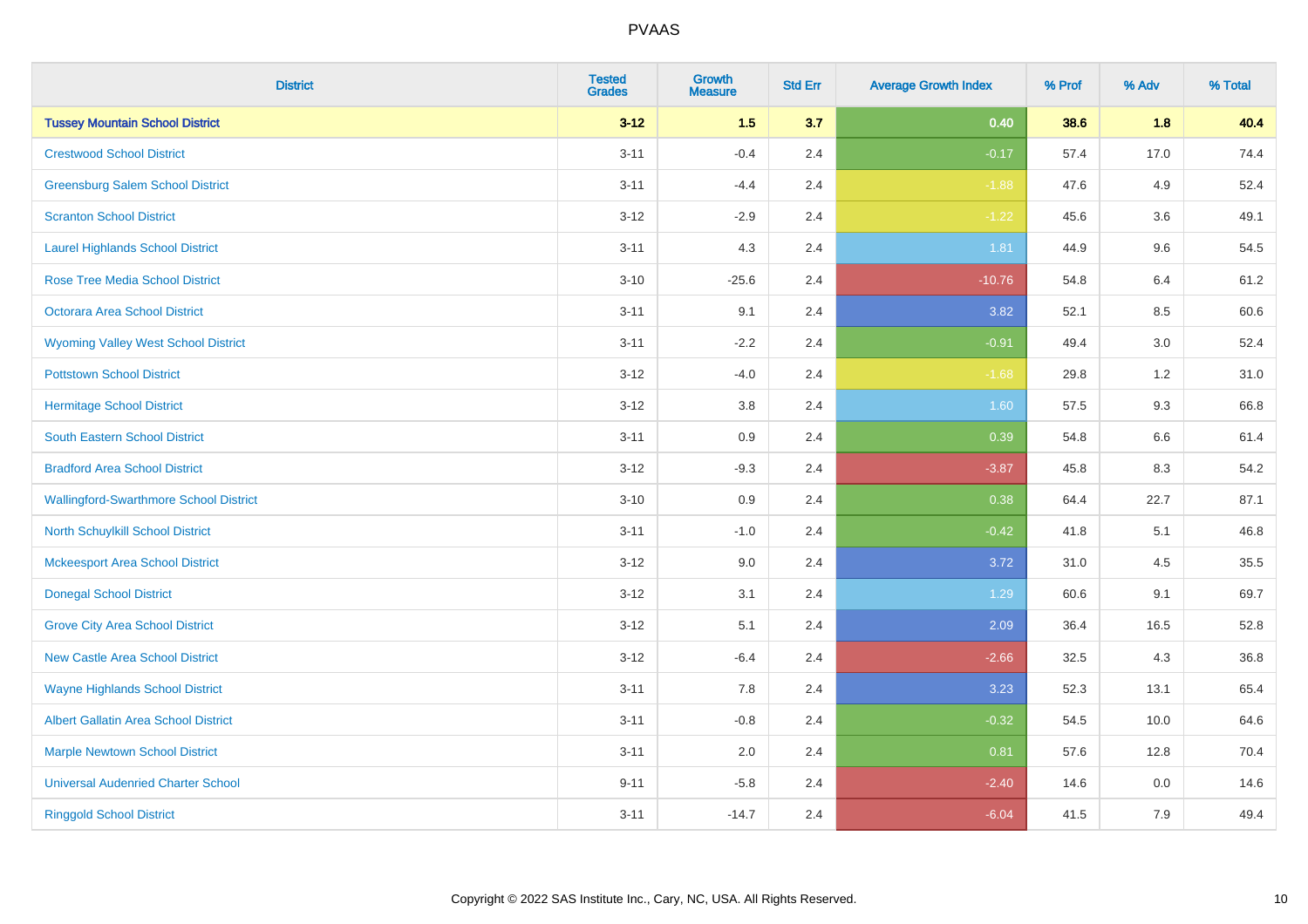| <b>District</b>                                                       | <b>Tested</b><br><b>Grades</b> | <b>Growth</b><br><b>Measure</b> | <b>Std Err</b> | <b>Average Growth Index</b> | % Prof | % Adv | % Total |
|-----------------------------------------------------------------------|--------------------------------|---------------------------------|----------------|-----------------------------|--------|-------|---------|
| <b>Tussey Mountain School District</b>                                | $3 - 12$                       | 1.5                             | 3.7            | 0.40                        | 38.6   | 1.8   | 40.4    |
| <b>Valley View School District</b>                                    | $3 - 11$                       | 18.1                            | 2.4            | 7.42                        | 53.7   | 14.7  | 68.4    |
| <b>Central Valley School District</b>                                 | $3 - 10$                       | 4.8                             | 2.4            | 1.98                        | 56.9   | 9.0   | 65.9    |
| <b>Beaver Area School District</b>                                    | $3 - 10$                       | 4.7                             | 2.4            | 1.94                        | 57.4   | 16.8  | 74.2    |
| <b>Big Spring School District</b>                                     | $3 - 11$                       | $-9.8$                          | 2.4            | $-4.00$                     | 38.6   | 8.9   | 47.5    |
| <b>Elizabeth Forward School District</b>                              | $3 - 11$                       | $-8.4$                          | 2.4            | $-3.41$                     | 51.7   | 4.0   | 55.7    |
| Northern Lebanon School District                                      | $3 - 11$                       | 0.4                             | 2.5            | 0.15                        | 28.0   | 3.0   | 31.0    |
| South Williamsport Area School District                               | $3 - 10$                       | $-5.7$                          | 2.5            | $-2.30$                     | 45.5   | 4.5   | 50.0    |
| Hamburg Area School District                                          | $3 - 11$                       | 8.9                             | 2.5            | 3.63                        | 43.5   | 8.2   | 51.7    |
| East Pennsboro Area School District                                   | $3 - 11$                       | $-4.2$                          | 2.5            | $-1.71$                     | 60.8   | 8.5   | 69.3    |
| <b>Littlestown Area School District</b>                               | $3 - 11$                       | 11.4                            | 2.5            | 4.62                        | 55.2   | 10.4  | 65.6    |
| <b>Saucon Valley School District</b>                                  | $3 - 11$                       | 14.7                            | 2.5            | 5.98                        | 48.7   | 20.2  | 69.0    |
| Esperanza Academy Charter School                                      | $4 - 11$                       | 4.0                             | 2.5            | 1.61                        | 32.4   | 0.7   | 33.1    |
| <b>Fort Leboeuf School District</b>                                   | $3 - 11$                       | 11.7                            | 2.5            | 4.73                        | 48.5   | 21.1  | 69.6    |
| <b>Milton Area School District</b>                                    | $3 - 11$                       | $-8.7$                          | 2.5            | $-3.52$                     | 45.4   | 6.9   | 52.3    |
| <b>Freeport Area School District</b>                                  | $3 - 10$                       | 9.7                             | 2.5            | 3.91                        | 57.5   | 17.8  | 75.3    |
| <b>Bucks County Technical High School</b>                             | $9 - 10$                       | $-12.0$                         | 2.5            | $-4.84$                     | 35.9   | 3.2   | 39.2    |
| Preparatory Charter School Of Mathematics, Science, Tech, And Careers | $9 - 10$                       | $-4.0$                          | 2.5            | $-1.59$                     | 15.0   | 0.0   | 15.0    |
| <b>Shikellamy School District</b>                                     | $3 - 10$                       | $-22.3$                         | 2.5            | $-8.92$                     | 33.3   | 6.1   | 39.5    |
| <b>West Perry School District</b>                                     | $3 - 11$                       | 12.5                            | 2.5            | 4.99                        | 56.6   | 8.4   | 65.0    |
| <b>Tyrone Area School District</b>                                    | $3-12$                         | 19.7                            | 2.5            | 7.87                        | 60.4   | 16.7  | 77.1    |
| Mifflinburg Area School District                                      | $3 - 11$                       | $-15.8$                         | 2.5            | $-6.30$                     | 42.4   | 4.0   | 46.4    |
| <b>Collegium Charter School</b>                                       | $3 - 10$                       | 5.9                             | 2.5            | 2.33                        | 38.1   | 7.9   | 46.0    |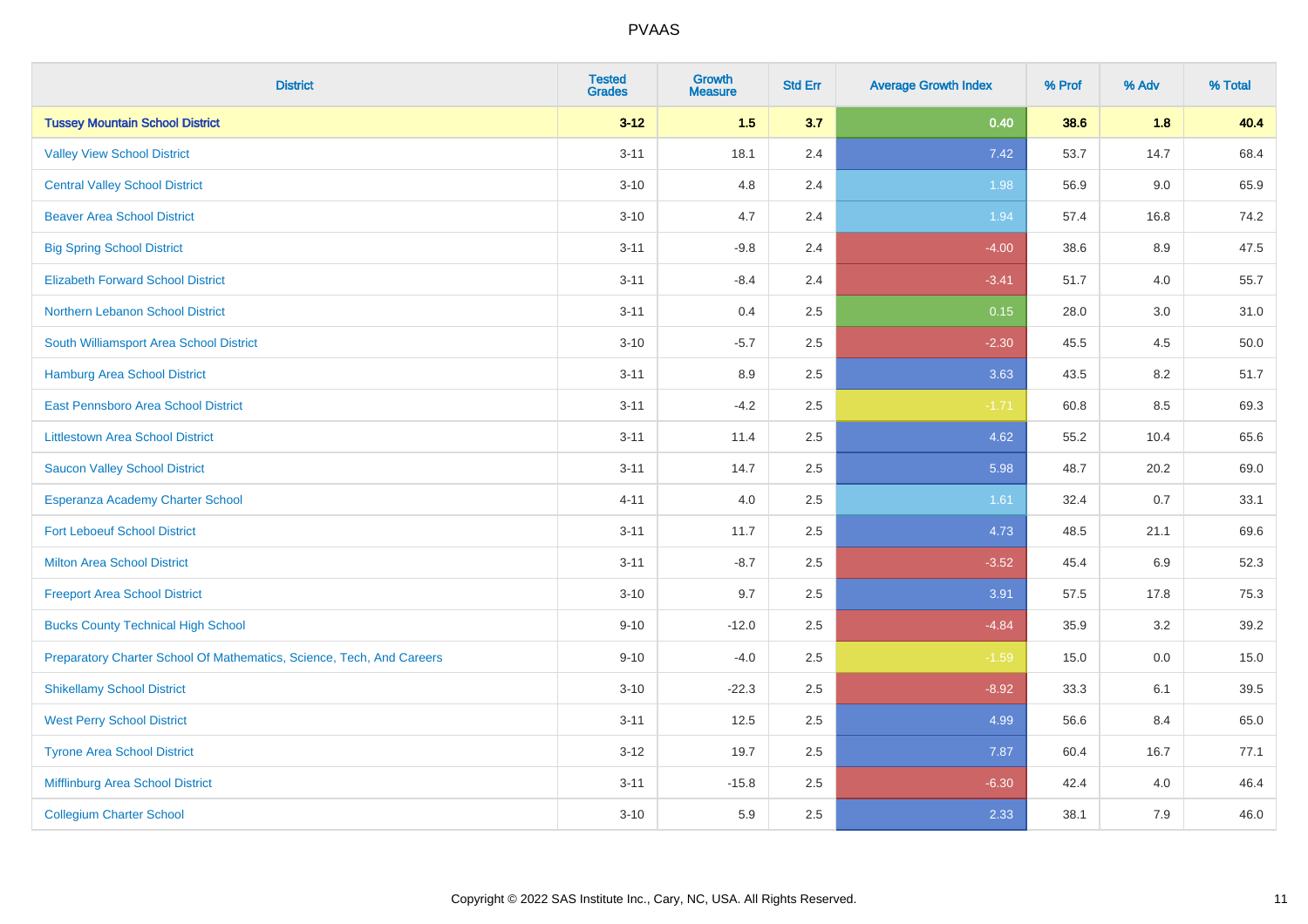| <b>District</b>                                    | <b>Tested</b><br><b>Grades</b> | <b>Growth</b><br><b>Measure</b> | <b>Std Err</b> | <b>Average Growth Index</b> | % Prof | % Adv | % Total |
|----------------------------------------------------|--------------------------------|---------------------------------|----------------|-----------------------------|--------|-------|---------|
| <b>Tussey Mountain School District</b>             | $3 - 12$                       | 1.5                             | 3.7            | 0.40                        | 38.6   | 1.8   | 40.4    |
| South Butler County School District                | $3 - 10$                       | 3.9                             | 2.5            | 1.54                        | 53.1   | 16.6  | 69.7    |
| <b>Schuylkill Valley School District</b>           | $3 - 11$                       | 1.4                             | 2.5            | 0.56                        | 55.1   | 10.2  | 65.3    |
| <b>Athens Area School District</b>                 | $3 - 11$                       | 1.6                             | 2.5            | 0.64                        | 46.9   | 7.6   | 54.5    |
| <b>Tamaqua Area School District</b>                | $3 - 12$                       | $-8.2$                          | 2.5            | $-3.24$                     | 44.5   | 1.9   | 46.4    |
| <b>Slippery Rock Area School District</b>          | $3 - 11$                       | $-6.3$                          | 2.5            | $-2.51$                     | 56.2   | 9.5   | 65.7    |
| <b>Central Cambria School District</b>             | $3 - 11$                       | 3.0                             | 2.5            | 1.17                        | 56.2   | 9.7   | 66.0    |
| <b>Spring Cove School District</b>                 | $3 - 11$                       | 3.4                             | 2.5            | 1.33                        | 47.8   | 12.7  | 60.4    |
| <b>Lincoln Park Performing Arts Charter School</b> | $7 - 11$                       | 3.6                             | 2.5            | 1.42                        | 59.6   | 14.7  | 74.3    |
| <b>Montoursville Area School District</b>          | $3 - 12$                       | 10.8                            | 2.5            | 4.24                        | 44.6   | 20.1  | 64.8    |
| <b>Jersey Shore Area School District</b>           | $3 - 11$                       | 0.5                             | 2.6            | 0.21                        | 47.1   | 9.2   | 56.2    |
| <b>Agora Cyber Charter School</b>                  | $3 - 11$                       | 5.8                             | 2.6            | 2.28                        | 42.8   | 6.6   | 49.4    |
| Saint Marys Area School District                   | $3 - 11$                       | 7.8                             | 2.6            | 3.04                        | 57.0   | 8.2   | 65.2    |
| Penn Hills School District                         | $3 - 11$                       | $-7.6$                          | 2.6            | $-2.94$                     | 33.1   | 0.7   | 33.8    |
| <b>Greater Johnstown School District</b>           | $3 - 11$                       | $-3.1$                          | 2.6            | $-1.19$                     | 26.1   | 0.0   | 26.1    |
| <b>Dauphin County Technical School</b>             | $9 - 11$                       | $-45.5$                         | 2.6            | $-17.72$                    | 14.4   | 2.5   | 16.9    |
| <b>Conneaut School District</b>                    | $3 - 12$                       | $-7.5$                          | 2.6            | $-2.91$                     | 38.4   | 7.4   | 45.8    |
| <b>Middletown Area School District</b>             | $3 - 11$                       | $-5.3$                          | 2.6            | $-2.05$                     | 46.4   | 5.3   | 51.7    |
| <b>Eastern York School District</b>                | $3 - 11$                       | 9.6                             | 2.6            | 3.71                        | 56.3   | 12.6  | 68.9    |
| <b>Berwick Area School District</b>                | $3 - 11$                       | $-9.3$                          | 2.6            | $-3.59$                     | 42.1   | 5.5   | 47.6    |
| <b>Mount Pleasant Area School District</b>         | $3 - 11$                       | $-5.0$                          | 2.6            | $-1.93$                     | 52.6   | 0.0   | 52.6    |
| <b>Wyomissing Area School District</b>             | $3 - 12$                       | $0.8\,$                         | 2.6            | 0.33                        | 55.7   | 17.6  | 73.3    |
| <b>Lewisburg Area School District</b>              | $3 - 11$                       | $-2.7$                          | 2.6            | $-1.03$                     | 57.0   | 18.5  | 75.6    |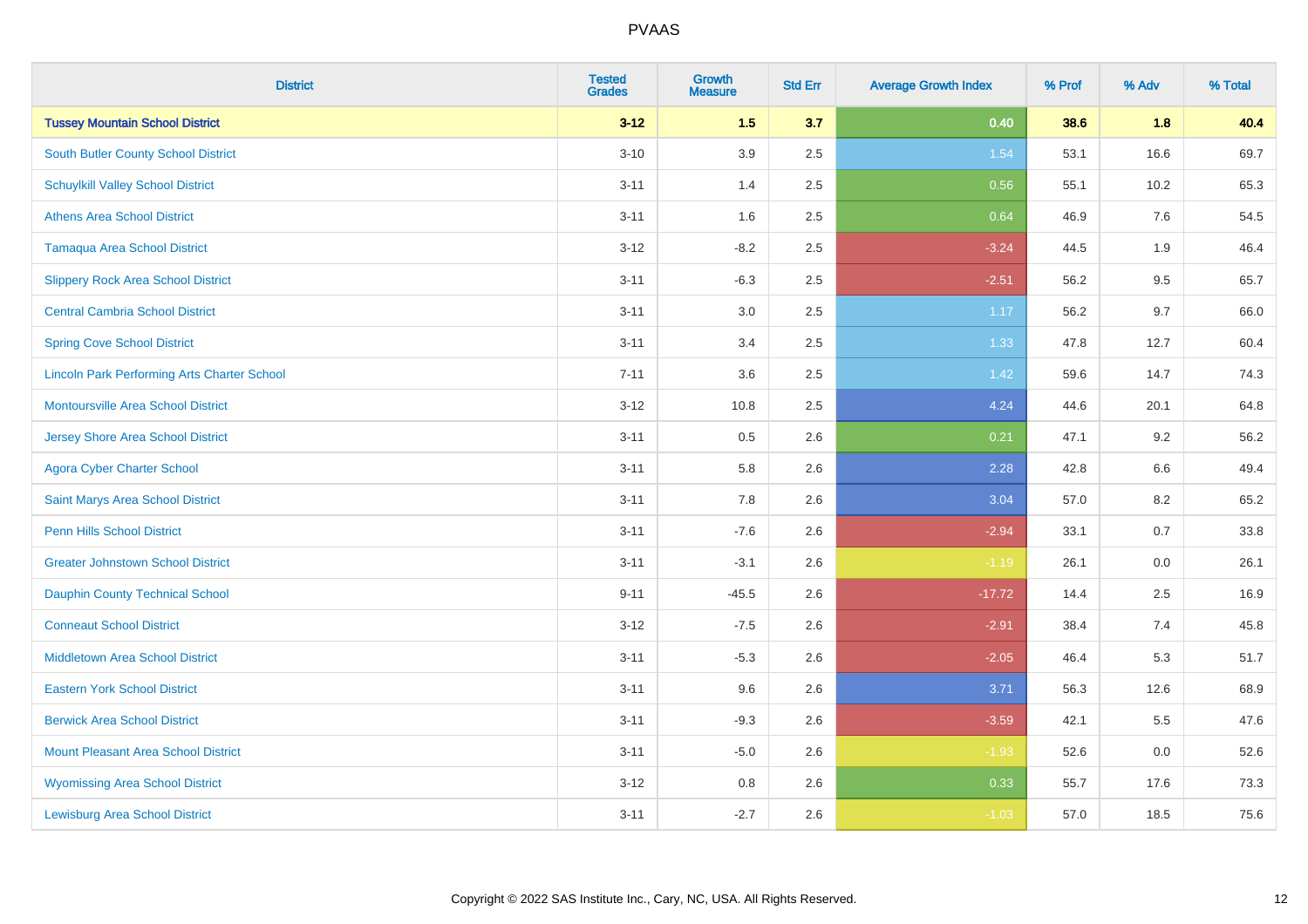| <b>District</b>                                | <b>Tested</b><br><b>Grades</b> | <b>Growth</b><br><b>Measure</b> | <b>Std Err</b> | <b>Average Growth Index</b> | % Prof | % Adv | % Total  |
|------------------------------------------------|--------------------------------|---------------------------------|----------------|-----------------------------|--------|-------|----------|
| <b>Tussey Mountain School District</b>         | $3 - 12$                       | 1.5                             | 3.7            | 0.40                        | 38.6   | 1.8   | 40.4     |
| <b>Central Columbia School District</b>        | $3 - 12$                       | $-4.8$                          | 2.6            | $-1.86$                     | 53.7   | 14.8  | 68.5     |
| <b>Wilson Area School District</b>             | $3 - 11$                       | 6.0                             | 2.6            | 2.30                        | 48.7   | 8.5   | 57.2     |
| <b>Fairview School District</b>                | $3 - 11$                       | 3.4                             | 2.6            | 1.32                        | 57.2   | 17.6  | 74.8     |
| Lehigh Valley Charter High School For The Arts | $9 - 10$                       | 7.3                             | 2.6            | 2.82                        | 62.3   | 18.2  | 80.5     |
| <b>Wyoming Area School District</b>            | $3 - 10$                       | $-1.3$                          | 2.6            | $-0.50$                     | 53.8   | 10.8  | 64.6     |
| <b>Quaker Valley School District</b>           | $3 - 11$                       | $-2.8$                          | 2.6            | $-1.08$                     | 55.2   | 13.2  | 68.4     |
| <b>Sharon City School District</b>             | $3 - 11$                       | 4.9                             | 2.6            | 1.87                        | 48.2   | 5.3   | 53.4     |
| <b>Mcguffey School District</b>                | $3 - 11$                       | 2.1                             | 2.6            | 0.81                        | 57.7   | 3.1   | 60.8     |
| <b>Corry Area School District</b>              | $3 - 11$                       | $-5.3$                          | 2.6            | $-2.03$                     | 38.5   | 6.0   | 44.5     |
| <b>Woodland Hills School District</b>          | $3 - 12$                       | 3.2                             | 2.6            | 1.22                        | 31.4   | 3.6   | 35.0     |
| Ambridge Area School District                  | $3 - 12$                       | 9.1                             | 2.6            | 3.46                        | 50.4   | 10.7  | 61.1     |
| <b>Bedford Area School District</b>            | $3 - 11$                       | 2.5                             | 2.6            | 0.93                        | 48.5   | 10.0  | 58.5     |
| <b>Clearfield Area School District</b>         | $3 - 10$                       | $-9.4$                          | 2.6            | $-3.56$                     | 43.0   | 3.1   | 46.1     |
| <b>Keystone Oaks School District</b>           | $3 - 11$                       | $5.5\,$                         | 2.6            | 2.07                        | 53.2   | 12.1  | 65.4     |
| <b>Danville Area School District</b>           | $3 - 11$                       | 0.4                             | 2.6            | 0.15                        | 57.4   | 18.4  | 75.7     |
| Oil City Area School District                  | $3 - 11$                       | $-2.9$                          | 2.6            | $-1.08$                     | 44.4   | 5.8   | $50.2\,$ |
| <b>Belle Vernon Area School District</b>       | $3 - 11$                       | 6.5                             | 2.6            | 2.44                        | 55.6   | 11.1  | 66.7     |
| <b>Titusville Area School District</b>         | $3 - 11$                       | $-13.2$                         | 2.6            | $-4.99$                     | 43.2   | 4.8   | 48.0     |
| <b>Harbor Creek School District</b>            | $3 - 11$                       | $-7.1$                          | 2.7            | $-2.67$                     | 48.8   | 15.2  | 64.0     |
| <b>City CHS</b>                                | $10 - 11$                      | 13.6                            | 2.7            | 5.12                        | 45.8   | 3.0   | 48.8     |
| Pen Argyl Area School District                 | $3 - 12$                       | 9.2                             | 2.7            | 3.46                        | 50.0   | 12.6  | 62.6     |
| <b>Forest Hills School District</b>            | $3 - 11$                       | $-7.3$                          | 2.7            | $-2.74$                     | 41.1   | 13.7  | 54.8     |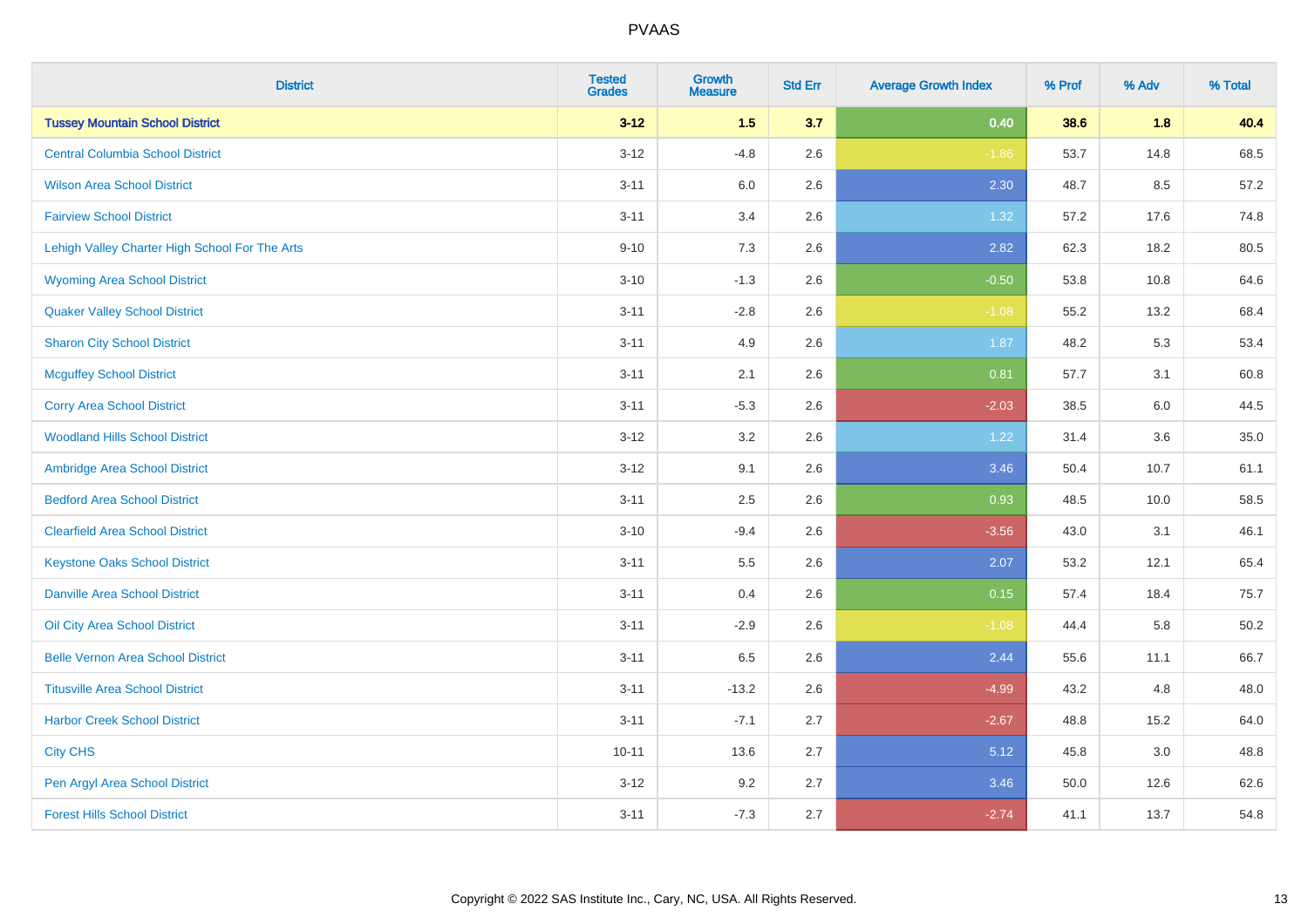| <b>District</b>                                  | <b>Tested</b><br><b>Grades</b> | <b>Growth</b><br><b>Measure</b> | <b>Std Err</b> | <b>Average Growth Index</b> | % Prof | % Adv   | % Total |
|--------------------------------------------------|--------------------------------|---------------------------------|----------------|-----------------------------|--------|---------|---------|
| <b>Tussey Mountain School District</b>           | $3 - 12$                       | 1.5                             | 3.7            | 0.40                        | 38.6   | 1.8     | 40.4    |
| Jim Thorpe Area School District                  | $3 - 11$                       | $-5.8$                          | 2.7            | $-2.19$                     | 33.3   | 7.4     | 40.7    |
| <b>South Park School District</b>                | $3 - 11$                       | $-11.3$                         | 2.7            | $-4.23$                     | 53.5   | 13.7    | 67.3    |
| Penn Cambria School District                     | $3 - 11$                       | $-0.0$                          | 2.7            | $-0.01$                     | 61.5   | 7.7     | 69.2    |
| <b>Highlands School District</b>                 | $3 - 11$                       | $-7.4$                          | 2.7            | $-2.76$                     | 44.4   | 3.7     | 48.2    |
| Susquehanna Township School District             | $3 - 12$                       | $-5.8$                          | 2.7            | $-2.17$                     | 36.0   | 5.6     | 41.6    |
| <b>Deer Lakes School District</b>                | $3 - 11$                       | 17.0                            | 2.7            | 6.32                        | 61.5   | 16.4    | 77.9    |
| <b>Hopewell Area School District</b>             | $3 - 11$                       | 2.6                             | 2.7            | 0.97                        | 58.4   | 4.0     | 62.4    |
| <b>Wattsburg Area School District</b>            | $3 - 11$                       | 6.5                             | 2.7            | 2.43                        | 42.7   | 7.6     | 50.3    |
| Southern Tioga School District                   | $3 - 11$                       | $-11.5$                         | 2.7            | $-4.25$                     | 47.8   | 6.4     | 54.3    |
| <b>Brandywine Heights Area School District</b>   | $3 - 11$                       | $-4.9$                          | 2.7            | $-1.81$                     | 49.2   | 8.2     | 57.4    |
| <b>East Lycoming School District</b>             | $3 - 11$                       | $-6.0$                          | 2.7            | $-2.24$                     | 48.3   | 4.2     | 52.5    |
| <b>Annville-Cleona School District</b>           | $3 - 12$                       | $-12.1$                         | 2.7            | $-4.46$                     | 34.9   | $7.8\,$ | 42.6    |
| <b>Midd-West School District</b>                 | $3 - 11$                       | 10.3                            | 2.7            | 3.80                        | 58.0   | 13.4    | 71.4    |
| Community Academy Of Philadelphia Charter School | $3 - 11$                       | 5.8                             | 2.7            | 2.12                        | 26.7   | 0.9     | 27.6    |
| <b>MaST Community Charter School</b>             | $3 - 10$                       | $-4.1$                          | 2.7            | $-1.52$                     | 44.0   | 9.5     | 53.4    |
| <b>Chester-Upland School District</b>            | $3 - 11$                       | $-0.3$                          | 2.7            | $-0.09$                     | 13.8   | 0.8     | 14.6    |
| <b>Yough School District</b>                     | $3 - 10$                       | $-6.6$                          | 2.7            | $-2.43$                     | 50.8   | 4.0     | 54.8    |
| Huntingdon Area School District                  | $3 - 11$                       | $-2.0$                          | 2.7            | $-0.72$                     | 36.8   | 10.3    | 47.0    |
| Northern Lehigh School District                  | $3 - 12$                       | $-10.4$                         | 2.7            | $-3.82$                     | 28.0   | 9.3     | 37.3    |
| <b>Lake-Lehman School District</b>               | $3 - 11$                       | 10.8                            | 2.7            | 3.93                        | 55.3   | 7.9     | 63.2    |
| <b>Bald Eagle Area School District</b>           | $3 - 11$                       | $-2.1$                          | 2.7            | $-0.75$                     | 48.4   | 9.4     | 57.7    |
| <b>Girard School District</b>                    | $3 - 11$                       | $-0.6$                          | 2.7            | $-0.22$                     | 53.9   | 15.6    | 69.6    |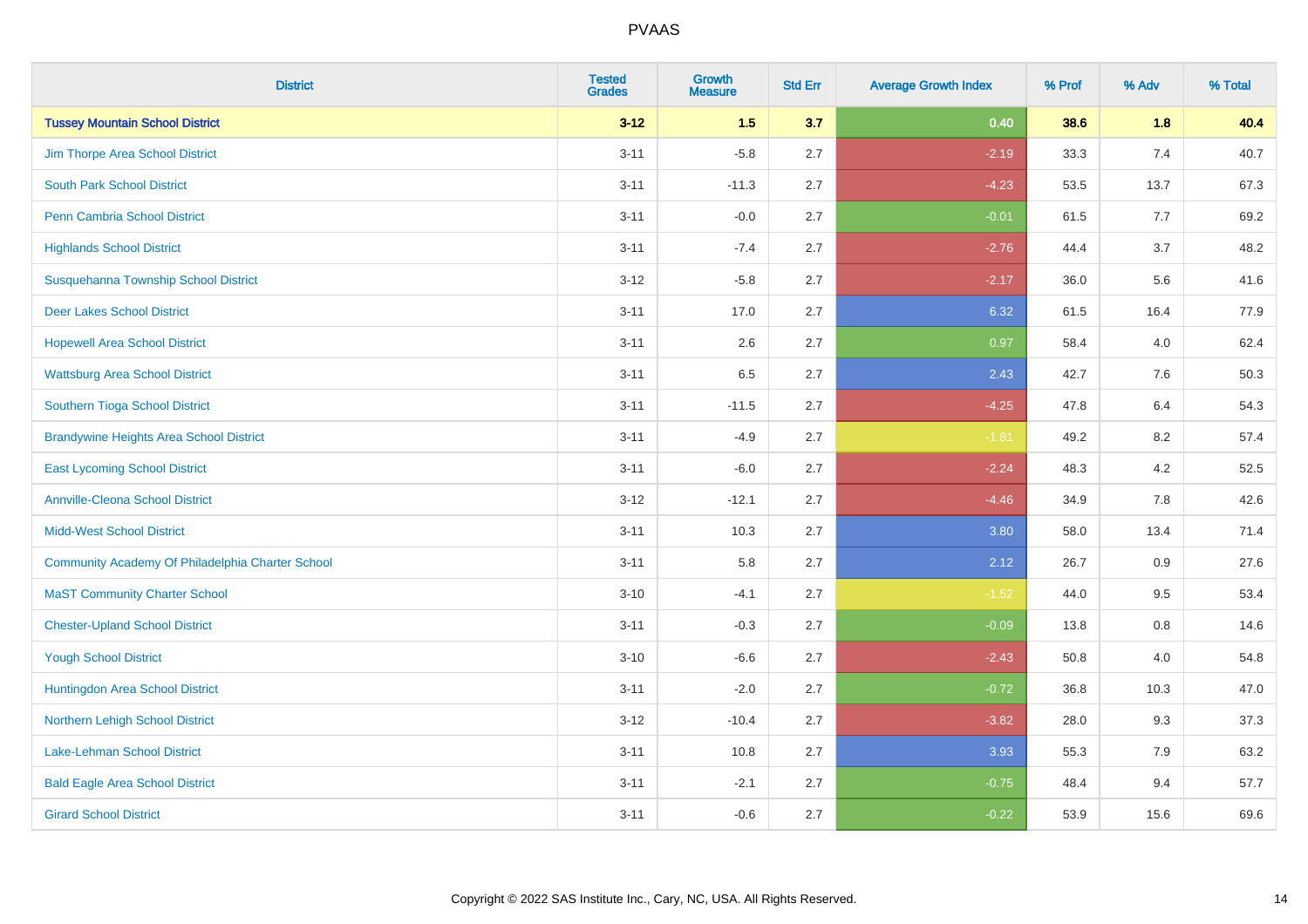| <b>District</b>                               | <b>Tested</b><br><b>Grades</b> | <b>Growth</b><br><b>Measure</b> | <b>Std Err</b> | <b>Average Growth Index</b> | % Prof | % Adv   | % Total |
|-----------------------------------------------|--------------------------------|---------------------------------|----------------|-----------------------------|--------|---------|---------|
| <b>Tussey Mountain School District</b>        | $3 - 12$                       | 1.5                             | 3.7            | 0.40                        | 38.6   | 1.8     | 40.4    |
| <b>Oley Valley School District</b>            | $3 - 11$                       | $-0.4$                          | 2.8            | $-0.15$                     | 43.1   | 12.9    | 56.0    |
| <b>Washington School District</b>             | $3 - 11$                       | $-4.9$                          | 2.8            | $-1.76$                     | 30.1   | 2.4     | 32.5    |
| <b>Towanda Area School District</b>           | $3 - 11$                       | 4.0                             | 2.8            | 1.44                        | 39.4   | $6.6\,$ | 46.0    |
| <b>Greater Nanticoke Area School District</b> | $3 - 12$                       | 11.2                            | 2.8            | 4.01                        | 38.0   | 12.4    | 50.4    |
| <b>Susquenita School District</b>             | $3 - 11$                       | $-0.1$                          | 2.8            | $-0.01$                     | 47.7   | 10.1    | 57.8    |
| <b>Lakeland School District</b>               | $3 - 11$                       | 1.1                             | 2.8            | 0.38                        | 48.6   | 3.7     | 52.3    |
| <b>Westmont Hilltop School District</b>       | $3 - 11$                       | $-4.0$                          | 2.8            | $-1.40$                     | 36.3   | 13.3    | 49.6    |
| <b>Derry Area School District</b>             | $3 - 11$                       | 13.2                            | 2.8            | 4.69                        | 60.0   | 12.5    | 72.5    |
| <b>Central Greene School District</b>         | $3 - 11$                       | $-1.6$                          | 2.8            | $-0.55$                     | 54.2   | 2.8     | 57.0    |
| Northern Tioga School District                | $3 - 12$                       | $-7.5$                          | 2.8            | $-2.64$                     | 54.0   | 1.2     | 55.2    |
| <b>Franklin Area School District</b>          | $3 - 11$                       | 6.6                             | 2.8            | 2.34                        | 48.2   | 4.5     | 52.7    |
| <b>Palisades School District</b>              | $3 - 11$                       | $-8.7$                          | 2.8            | $-3.06$                     | 53.8   | 6.7     | 60.5    |
| <b>Hanover Public School District</b>         | $3 - 11$                       | 5.2                             | 2.8            | 1.83                        | 52.2   | 14.4    | 66.7    |
| <b>Loyalsock Township School District</b>     | $3 - 12$                       | 4.2                             | 2.8            | 1.47                        | 54.3   | 2.1     | 56.4    |
| <b>Tulpehocken Area School District</b>       | $3 - 12$                       | $-13.7$                         | 2.8            | $-4.81$                     | 36.7   | 2.8     | 39.4    |
| <b>Bermudian Springs School District</b>      | $3 - 11$                       | $-5.5$                          | 2.9            | $-1.94$                     | 56.4   | 6.8     | 63.2    |
| <b>Greenville Area School District</b>        | $3 - 11$                       | 0.7                             | 2.9            | 0.26                        | 53.4   | 6.9     | 60.3    |
| <b>Tech Freire Charter School</b>             | $9 - 11$                       | 9.3                             | 2.9            | 3.26                        | 18.0   | 1.1     | 19.1    |
| <b>Richland School District</b>               | $3 - 11$                       | 6.7                             | 2.9            | 2.33                        | 62.2   | 19.2    | 81.4    |
| <b>Avon Grove Charter School</b>              | $3 - 11$                       | 9.0                             | 2.9            | 3.13                        | 58.8   | 16.7    | 75.5    |
| <b>Upper Adams School District</b>            | $3 - 11$                       | 1.3                             | 2.9            | 0.47                        | 55.2   | 8.6     | 63.8    |
| <b>General Mclane School District</b>         | $3 - 11$                       | 3.1                             | 2.9            | 1.07                        | 62.3   | 4.9     | 67.2    |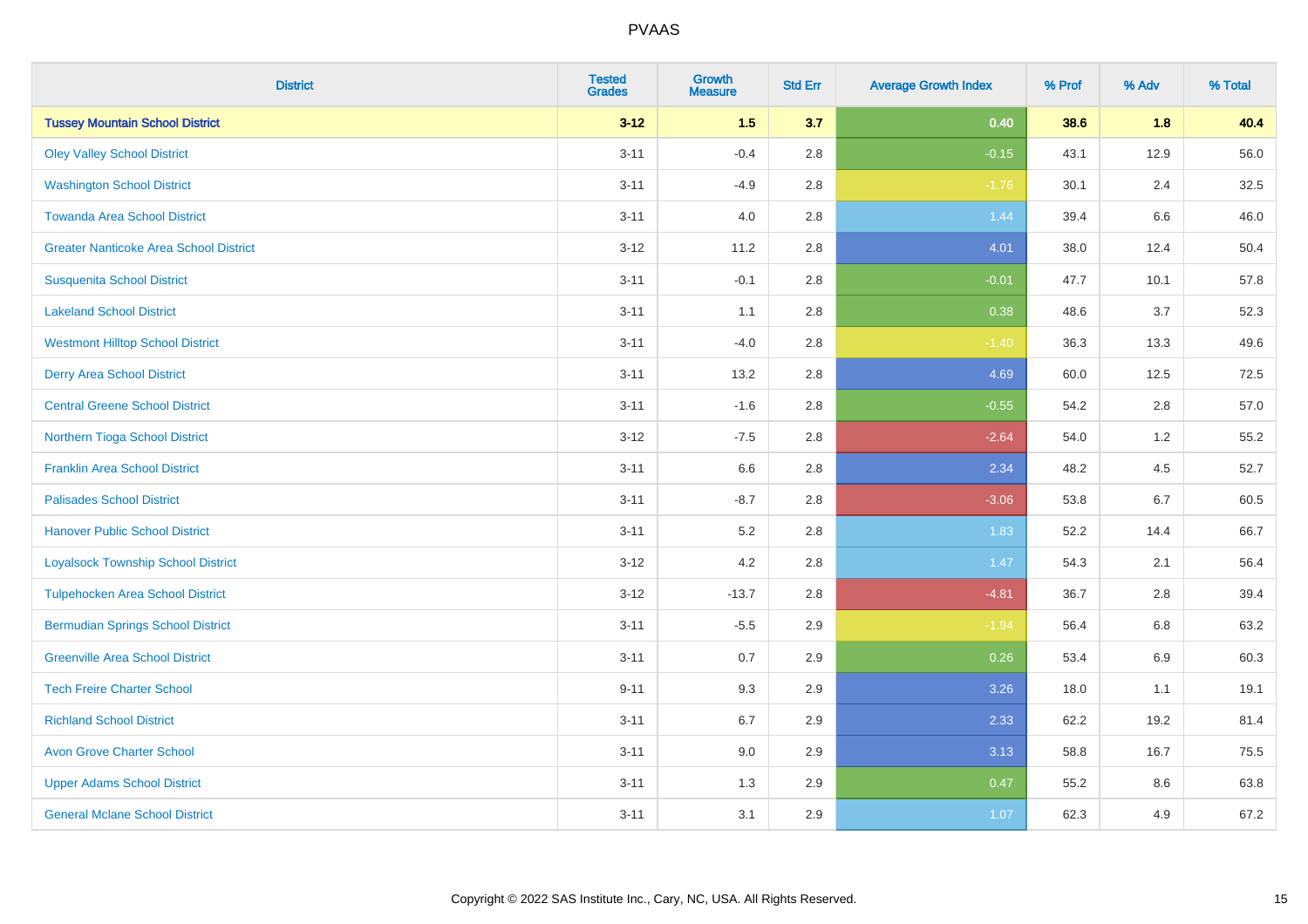| <b>District</b>                                    | <b>Tested</b><br><b>Grades</b> | <b>Growth</b><br><b>Measure</b> | <b>Std Err</b> | <b>Average Growth Index</b> | % Prof | % Adv   | % Total |
|----------------------------------------------------|--------------------------------|---------------------------------|----------------|-----------------------------|--------|---------|---------|
| <b>Tussey Mountain School District</b>             | $3 - 12$                       | 1.5                             | 3.7            | 0.40                        | 38.6   | 1.8     | 40.4    |
| <b>Punxsutawney Area School District</b>           | $3 - 11$                       | 4.2                             | 2.9            | 1.45                        | 55.0   | $5.5\,$ | 60.6    |
| Philadelphia Electrical & Tech Charter High School | $10 - 10$                      | $-0.5$                          | 2.9            | $-0.15$                     | 8.8    | 0.0     | $8.8\,$ |
| <b>Western Wayne School District</b>               | $3 - 11$                       | 5.6                             | 2.9            | 1.93                        | 41.3   | 17.4    | 58.7    |
| <b>Pine Grove Area School District</b>             | $3 - 11$                       | $-7.7$                          | 2.9            | $-2.66$                     | 42.3   | 7.7     | 50.0    |
| <b>West Mifflin Area School District</b>           | $3 - 12$                       | $-12.3$                         | 2.9            | $-4.22$                     | 39.7   | 10.3    | 50.0    |
| <b>Neshannock Township School District</b>         | $3 - 10$                       | $-9.7$                          | 2.9            | $-3.34$                     | 62.4   | 5.6     | 67.9    |
| <b>Penns Valley Area School District</b>           | $3 - 12$                       | 14.0                            | 2.9            | 4.80                        | 41.9   | 23.1    | 65.0    |
| Philadelphia Academy Charter School                | $3 - 11$                       | $-8.9$                          | 2.9            | $-3.04$                     | 50.5   | 2.9     | 53.4    |
| <b>Chestnut Ridge School District</b>              | $3 - 12$                       | $-3.4$                          | 2.9            | $-1.17$                     | 46.6   | 5.8     | 52.4    |
| New Hope-Solebury School District                  | $3 - 11$                       | 7.5                             | 2.9            | 2.57                        | 68.2   | 22.7    | 90.9    |
| <b>Dunmore School District</b>                     | $3 - 11$                       | $-7.7$                          | 2.9            | $-2.62$                     | 34.0   | 7.2     | 41.2    |
| Karns City Area School District                    | $3 - 11$                       | $-6.0$                          | 2.9            | $-2.03$                     | 53.1   | 8.3     | 61.5    |
| <b>Mid Valley School District</b>                  | $3 - 10$                       | $-1.7$                          | 3.0            | $-0.55$                     | 45.1   | $7.8\,$ | 52.9    |
| <b>Riverside School District</b>                   | $3 - 11$                       | $-3.2$                          | 3.0            | $-1.09$                     | 43.0   | 9.0     | 52.0    |
| Southern Columbia Area School District             | $3 - 11$                       | $-14.6$                         | 3.0            | $-4.92$                     | 55.0   | 4.0     | 59.0    |
| <b>Camp Hill School District</b>                   | $3 - 12$                       | 2.3                             | 3.0            | 0.78                        | 53.6   | 17.5    | 71.1    |
| <b>Charleroi School District</b>                   | $3 - 11$                       | $-2.6$                          | 3.0            | $-0.86$                     | 55.7   | 7.4     | 63.1    |
| <b>Freedom Area School District</b>                | $3 - 11$                       | $-7.1$                          | 3.0            | $-2.37$                     | 43.8   | 4.2     | 47.9    |
| <b>Palmerton Area School District</b>              | $3 - 11$                       | $-1.2$                          | 3.0            | $-0.39$                     | 57.4   | 5.0     | 62.4    |
| <b>Columbia-Montour AVTS</b>                       | $9 - 10$                       | $-12.5$                         | 3.0            | $-4.16$                     | 22.3   | 0.6     | 22.9    |
| <b>Blairsville-Saltsburg School District</b>       | $3 - 11$                       | $-8.0$                          | 3.0            | $-2.68$                     | 37.3   | 7.0     | 44.3    |
| <b>Iroquois School District</b>                    | $3 - 11$                       | 13.1                            | 3.0            | 4.35                        | 48.2   | 7.8     | 56.0    |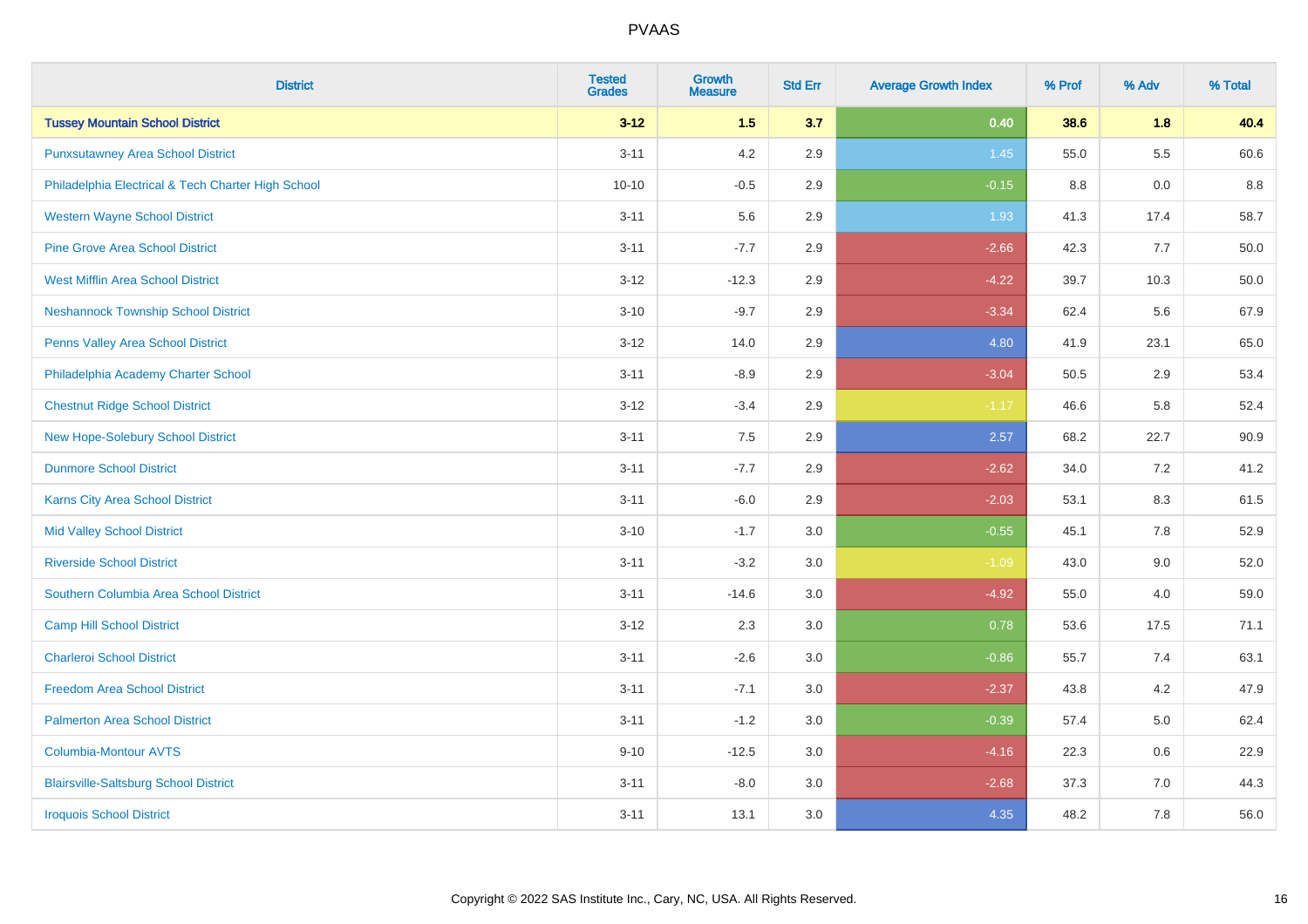| <b>District</b>                                | <b>Tested</b><br><b>Grades</b> | <b>Growth</b><br><b>Measure</b> | <b>Std Err</b> | <b>Average Growth Index</b> | % Prof | % Adv   | % Total |
|------------------------------------------------|--------------------------------|---------------------------------|----------------|-----------------------------|--------|---------|---------|
| <b>Tussey Mountain School District</b>         | $3 - 12$                       | $1.5$                           | 3.7            | 0.40                        | 38.6   | 1.8     | 40.4    |
| Catasaugua Area School District                | $3 - 12$                       | $-12.1$                         | 3.0            | $-4.00$                     | 36.8   | 7.6     | 44.3    |
| <b>Wellsboro Area School District</b>          | $3 - 11$                       | $-12.4$                         | 3.0            | $-4.11$                     | 49.2   | 11.9    | 61.1    |
| Wilmington Area School District                | $3 - 11$                       | 7.5                             | 3.0            | 2.48                        | 55.1   | 5.1     | 60.2    |
| <b>Bloomsburg Area School District</b>         | $3 - 10$                       | 0.7                             | 3.0            | 0.23                        | 55.9   | 11.8    | 67.6    |
| <b>Riverside Beaver County School District</b> | $3 - 11$                       | $-14.0$                         | 3.0            | $-4.64$                     | 49.4   | 8.8     | 58.2    |
| <b>Montrose Area School District</b>           | $3 - 10$                       | $-5.5$                          | 3.0            | $-1.82$                     | 46.7   | 5.4     | 52.2    |
| <b>Cranberry Area School District</b>          | $3 - 12$                       | 9.2                             | 3.0            | 3.04                        | 47.5   | 10.2    | 57.6    |
| <b>Brookville Area School District</b>         | $3 - 11$                       | 6.9                             | 3.0            | 2.30                        | 55.2   | 15.6    | 70.8    |
| <b>Warrior Run School District</b>             | $3 - 11$                       | 4.6                             | 3.0            | 1.51                        | 40.9   | 8.1     | 49.0    |
| <b>Forest City Regional School District</b>    | $3 - 12$                       | $-6.0$                          | 3.0            | $-1.96$                     | 44.1   | 0.0     | 44.1    |
| <b>Tacony Academy Charter School</b>           | $3 - 11$                       | $-14.7$                         | 3.0            | $-4.82$                     | 22.4   | 1.8     | 24.1    |
| Perseus House Charter School Of Excellence     | $6 - 11$                       | $-5.2$                          | 3.0            | $-1.72$                     | 16.5   | $0.0\,$ | 16.5    |
| Mastery Charter School - Shoemaker Campus      | $7 - 10$                       | 4.1                             | 3.0            | 1.34                        | 20.9   | 3.3     | 24.2    |
| <b>Brentwood Borough School District</b>       | $3 - 11$                       | $-5.3$                          | 3.0            | $-1.72$                     | 52.0   | 6.1     | 58.2    |
| <b>Burrell School District</b>                 | $3 - 11$                       | 4.5                             | 3.1            | 1.48                        | 58.5   | 13.8    | 72.3    |
| <b>North East School District</b>              | $3 - 11$                       | $-9.3$                          | 3.1            | $-3.02$                     | 62.6   | 14.4    | 77.0    |
| <b>Mohawk Area School District</b>             | $3 - 11$                       | $-7.5$                          | 3.1            | $-2.45$                     | 49.4   | 11.0    | 60.4    |
| <b>Mount Carmel Area School District</b>       | $3 - 11$                       | $-0.6$                          | 3.1            | $-0.18$                     | 45.3   | 2.1     | 47.4    |
| <b>Ligonier Valley School District</b>         | $3 - 11$                       | 4.2                             | 3.1            | 1.34                        | 59.1   | 10.3    | 69.5    |
| <b>Unionville-Chadds Ford School District</b>  | $3 - 11$                       | 17.1                            | 3.1            | 5.51                        | 68.1   | 13.2    | 81.3    |
| <b>Mount Union Area School District</b>        | $3 - 10$                       | $-6.1$                          | 3.1            | $-1.97$                     | 32.2   | 3.4     | 35.6    |
| <b>Marion Center Area School District</b>      | $3 - 10$                       | $-12.0$                         | 3.1            | $-3.87$                     | 33.7   | 1.1     | 34.8    |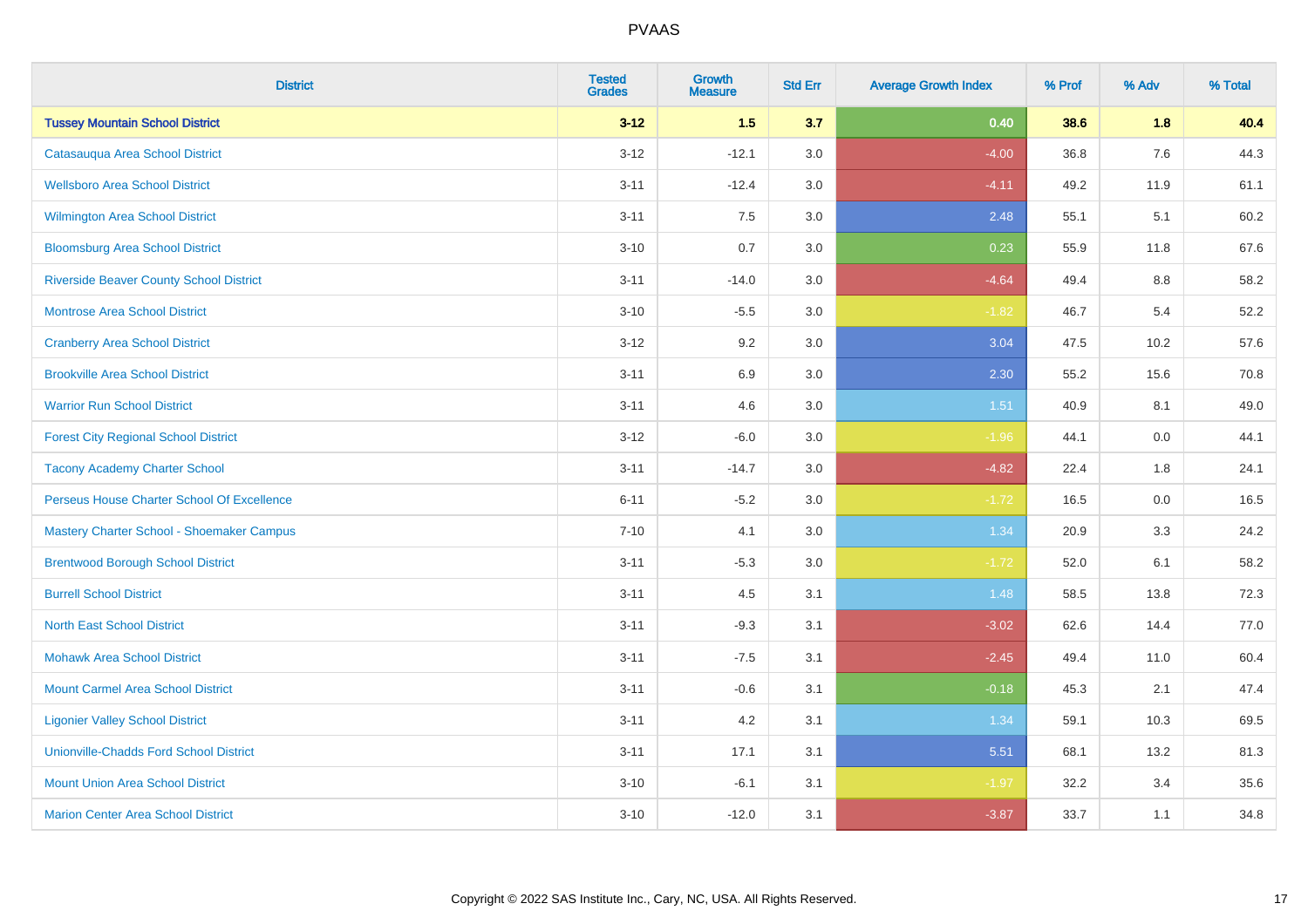| <b>District</b>                                   | <b>Tested</b><br><b>Grades</b> | Growth<br><b>Measure</b> | <b>Std Err</b> | <b>Average Growth Index</b> | % Prof | % Adv   | % Total |
|---------------------------------------------------|--------------------------------|--------------------------|----------------|-----------------------------|--------|---------|---------|
| <b>Tussey Mountain School District</b>            | $3 - 12$                       | 1.5                      | 3.7            | 0.40                        | 38.6   | 1.8     | 40.4    |
| <b>Laurel School District</b>                     | $3 - 11$                       | 1.8                      | 3.1            | 0.59                        | 70.1   | 2.3     | 72.4    |
| Cambria Heights School District                   | $3 - 10$                       | $-4.1$                   | 3.1            | $-1.32$                     | 51.0   | 6.0     | 57.0    |
| <b>Executive Education Academy Charter School</b> | $3 - 10$                       | $-6.5$                   | 3.1            | $-2.08$                     | 23.7   | $2.2\,$ | 25.8    |
| <b>Avonworth School District</b>                  | $3 - 10$                       | $-12.6$                  | 3.1            | $-4.01$                     | 59.8   | 4.6     | 64.4    |
| <b>New Brighton Area School District</b>          | $3 - 11$                       | 4.6                      | 3.1            | 1.47                        | 60.9   | 5.8     | 66.7    |
| Schuylkill Haven Area School District             | $3 - 11$                       | $-15.3$                  | 3.1            | $-4.87$                     | 49.7   | 2.4     | 52.1    |
| <b>Kane Area School District</b>                  | $3 - 10$                       | $-3.7$                   | 3.2            | $-1.17$                     | 39.5   | 9.9     | 49.4    |
| <b>Bellwood-Antis School District</b>             | $3 - 10$                       | $-1.2$                   | 3.2            | $-0.39$                     | 55.1   | 10.1    | 65.2    |
| <b>Canton Area School District</b>                | $3 - 11$                       | $-5.5$                   | 3.2            | $-1.75$                     | 40.7   | 2.3     | 43.0    |
| <b>Wilkes-Barre Area School District</b>          | $3 - 11$                       | 0.1                      | 3.2            | 0.02                        | 35.5   | 5.4     | 40.9    |
| <b>Upper Dauphin Area School District</b>         | $3 - 11$                       | $-6.3$                   | 3.2            | $-1.98$                     | 37.4   | 4.8     | 42.2    |
| <b>Uniontown Area School District</b>             | $3 - 11$                       | 6.0                      | 3.2            | 1.87                        | 62.4   | 5.9     | 68.2    |
| <b>Pequea Valley School District</b>              | $3 - 11$                       | $-5.8$                   | 3.2            | $-1.80$                     | 39.8   | 9.1     | 48.9    |
| <b>Line Mountain School District</b>              | $3 - 11$                       | 4.1                      | 3.2            | 1.27                        | 52.9   | 9.2     | 62.1    |
| <b>Windber Area School District</b>               | $3 - 11$                       | $-7.2$                   | 3.2            | $-2.24$                     | 55.4   | $7.2\,$ | 62.6    |
| <b>Kutztown Area School District</b>              | $3 - 12$                       | $-0.2$                   | 3.2            | $-0.05$                     | 55.4   | 13.3    | 68.7    |
| <b>Springfield Township School District</b>       | $3 - 11$                       | $-18.9$                  | 3.2            | $-5.88$                     | 62.6   | 3.6     | 66.3    |
| <b>South Allegheny School District</b>            | $3 - 11$                       | $-8.8$                   | 3.2            | $-2.70$                     | 40.5   | 0.0     | 40.5    |
| <b>Bentworth School District</b>                  | $3 - 11$                       | 5.7                      | 3.2            | 1.75                        | 44.2   | 19.5    | 63.6    |
| Southern Huntingdon County School District        | $3 - 11$                       | $-12.9$                  | 3.2            | $-3.98$                     | 32.5   | 2.5     | 35.0    |
| <b>MaST Community Charter School II</b>           | $3 - 10$                       | 4.4                      | 3.2            | 1.37                        | 28.4   | 3.4     | 31.8    |
| <b>Ellwood City Area School District</b>          | $3 - 11$                       | $-4.2$                   | 3.2            | $-1.29$                     | 54.1   | 14.1    | 68.2    |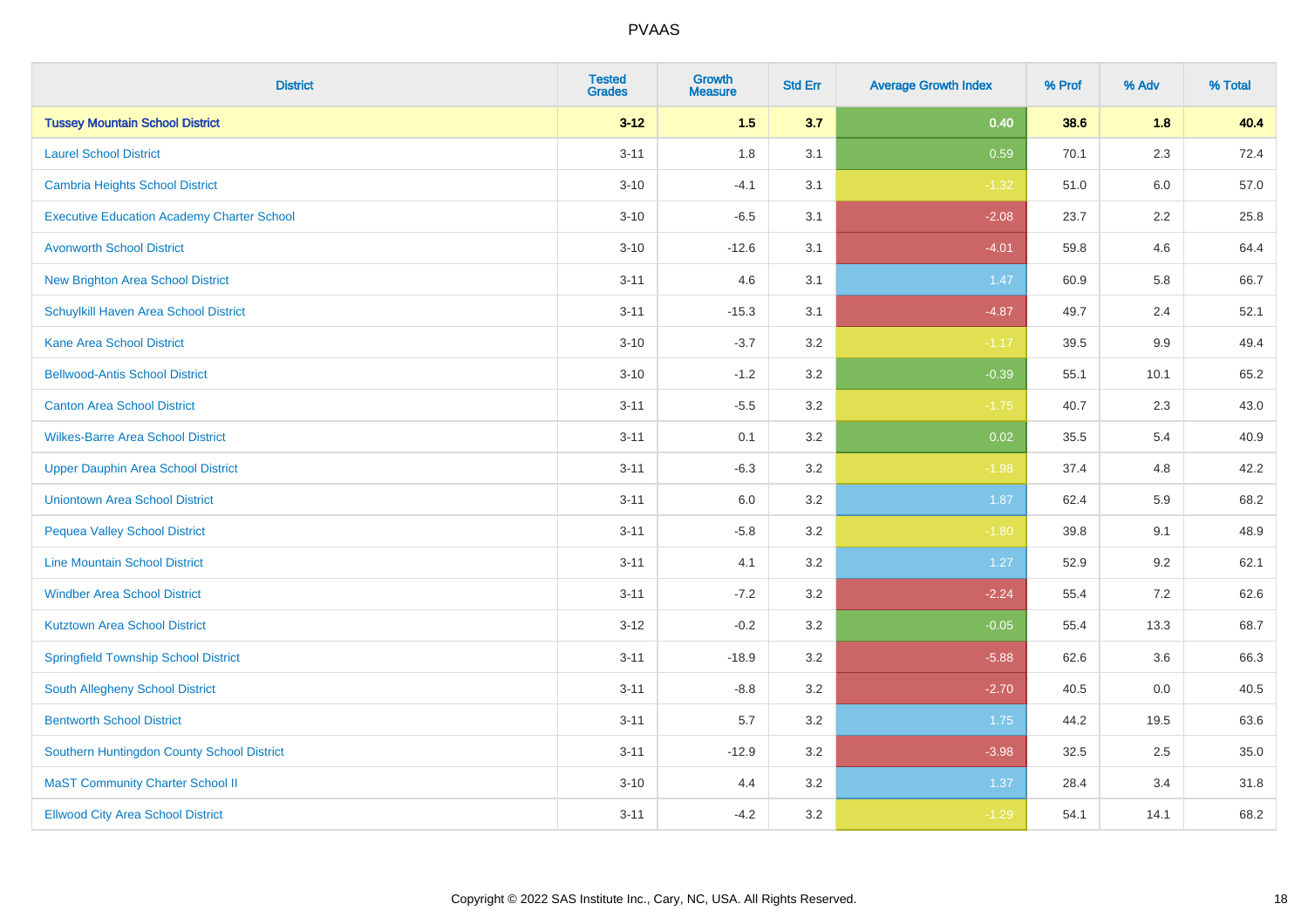| <b>District</b>                                | <b>Tested</b><br><b>Grades</b> | <b>Growth</b><br><b>Measure</b> | <b>Std Err</b> | <b>Average Growth Index</b> | % Prof | % Adv | % Total |
|------------------------------------------------|--------------------------------|---------------------------------|----------------|-----------------------------|--------|-------|---------|
| <b>Tussey Mountain School District</b>         | $3 - 12$                       | 1.5                             | 3.7            | 0.40                        | 38.6   | 1.8   | 40.4    |
| Renaissance Academy Charter School             | $3 - 11$                       | 8.3                             | 3.3            | 2.54                        | 45.6   | 22.8  | 68.4    |
| <b>Elk Lake School District</b>                | $3 - 11$                       | $-4.0$                          | 3.3            | $-1.23$                     | 46.2   | 3.3   | 49.4    |
| <b>Panther Valley School District</b>          | $3 - 12$                       | $-0.6$                          | 3.3            | $-0.19$                     | 47.9   | 4.3   | 52.1    |
| <b>Carlynton School District</b>               | $3 - 11$                       | 7.3                             | 3.3            | 2.22                        | 41.0   | 10.5  | 51.6    |
| Shenango Area School District                  | $3 - 11$                       | $-2.6$                          | 3.3            | $-0.79$                     | 50.6   | 13.9  | 64.6    |
| <b>Big Beaver Falls Area School District</b>   | $3 - 11$                       | $-3.9$                          | 3.3            | $-1.18$                     | 34.1   | 3.5   | 37.6    |
| <b>Wyalusing Area School District</b>          | $3 - 12$                       | $8.8\,$                         | 3.3            | 2.68                        | 54.6   | 11.7  | 66.2    |
| <b>Northern Cambria School District</b>        | $3 - 11$                       | 10.0                            | 3.3            | 3.04                        | 47.4   | 5.1   | 52.6    |
| <b>Keystone School District</b>                | $3 - 11$                       | 3.1                             | 3.3            | 0.94                        | 50.6   | 6.5   | 57.1    |
| <b>Bethlehem-Center School District</b>        | $3 - 10$                       | 8.1                             | 3.3            | 2.46                        | 35.1   | 1.4   | 36.5    |
| <b>Moniteau School District</b>                | $3 - 11$                       | $-11.8$                         | 3.3            | $-3.56$                     | 50.0   | 6.3   | 56.3    |
| <b>Carmichaels Area School District</b>        | $3 - 10$                       | $-9.3$                          | 3.3            | $-2.81$                     | 35.1   | 1.4   | 36.5    |
| <b>Mercer Area School District</b>             | $3 - 11$                       | $-0.2$                          | 3.3            | $-0.06$                     | 56.0   | 8.0   | 64.0    |
| <b>Carbondale Area School District</b>         | $3 - 10$                       | 7.4                             | 3.3            | 2.25                        | 56.6   | 2.6   | 59.2    |
| <b>KIPP Dubois Charter School</b>              | $9 - 10$                       | 4.7                             | 3.3            | 1.40                        | 31.0   | 1.4   | 32.4    |
| Philipsburg-Osceola Area School District       | $3 - 11$                       | $-24.8$                         | 3.3            | $-7.43$                     | 19.7   | 2.6   | 22.4    |
| South Side Area School District                | $3 - 11$                       | $-1.6$                          | 3.3            | $-0.48$                     | 50.0   | 6.8   | 56.8    |
| <b>East Allegheny School District</b>          | $3 - 11$                       | $-6.3$                          | 3.3            | $-1.87$                     | 31.9   | 9.7   | 41.7    |
| <b>Conemaugh Township Area School District</b> | $3 - 12$                       | $-3.7$                          | 3.4            | $-1.09$                     | 53.8   | 17.6  | 71.4    |
| <b>North Pocono School District</b>            | $3 - 11$                       | $-2.3$                          | 3.4            | $-0.68$                     | 52.0   | 16.4  | 68.5    |
| <b>Everett Area School District</b>            | $3 - 11$                       | $5.0\,$                         | 3.4            | 1.47                        | 60.5   | 1.3   | 61.8    |
| <b>Troy Area School District</b>               | $3 - 10$                       | $-4.3$                          | 3.4            | $-1.26$                     | 43.2   | 5.7   | 48.9    |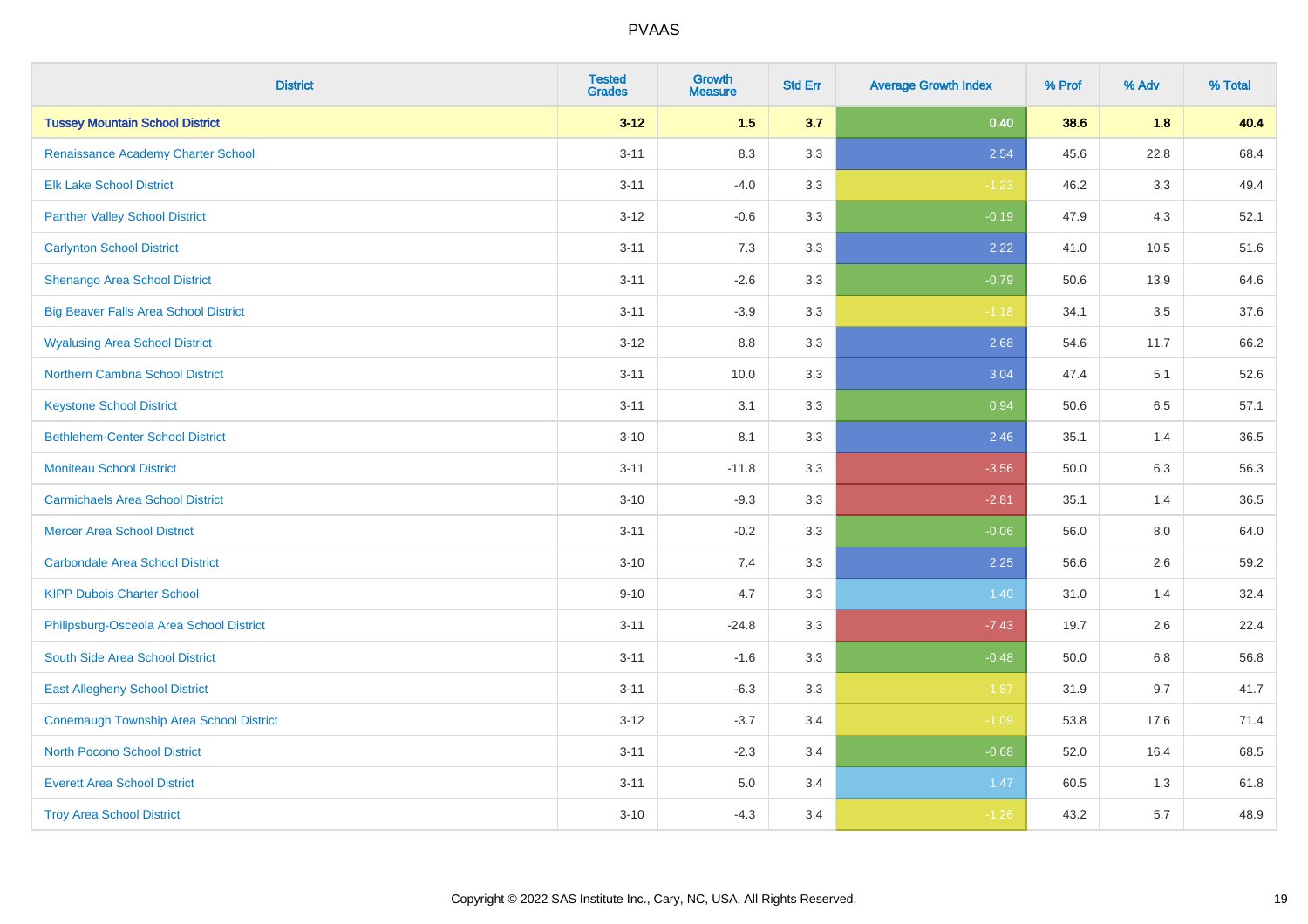| <b>District</b>                                | <b>Tested</b><br><b>Grades</b> | <b>Growth</b><br><b>Measure</b> | <b>Std Err</b> | <b>Average Growth Index</b> | % Prof | % Adv   | % Total |
|------------------------------------------------|--------------------------------|---------------------------------|----------------|-----------------------------|--------|---------|---------|
| <b>Tussey Mountain School District</b>         | $3 - 12$                       | 1.5                             | 3.7            | 0.40                        | 38.6   | 1.8     | 40.4    |
| <b>Fairfield Area School District</b>          | $3 - 11$                       | $-5.6$                          | 3.4            | $-1.66$                     | 57.9   | $4.0\,$ | 61.8    |
| <b>Bristol Borough School District</b>         | $3-12$                         | $-4.3$                          | 3.4            | $-1.27$                     | 39.7   | 1.3     | 41.0    |
| <b>Reynolds School District</b>                | $3 - 10$                       | 0.5                             | 3.4            | 0.16                        | 52.1   | 7.0     | 59.2    |
| <b>Burgettstown Area School District</b>       | $3 - 11$                       | $-2.1$                          | 3.4            | $-0.62$                     | 50.0   | 1.4     | 51.4    |
| <b>Redbank Valley School District</b>          | $3 - 11$                       | $-9.5$                          | 3.4            | $-2.77$                     | 31.5   | 4.9     | 36.4    |
| <b>Old Forge School District</b>               | $3 - 12$                       | $-5.9$                          | 3.4            | $-1.73$                     | 52.9   | 7.1     | 60.0    |
| <b>United School District</b>                  | $3 - 11$                       | 2.1                             | 3.4            | 0.63                        | 60.3   | 6.6     | 66.9    |
| <b>Steel Valley School District</b>            | $3 - 11$                       | 6.5                             | 3.4            | 1.89                        | 50.7   | 5.6     | 56.3    |
| <b>Mastery Charter School - Hardy Williams</b> | $3 - 11$                       | 11.4                            | 3.4            | 3.33                        | 44.3   | 5.7     | 50.0    |
| <b>Williams Valley School District</b>         | $3 - 11$                       | $-7.3$                          | 3.4            | $-2.13$                     | 23.2   | 0.0     | 23.2    |
| <b>Moshannon Valley School District</b>        | $3 - 10$                       | $-7.0$                          | 3.4            | $-2.01$                     | 48.5   | 0.0     | 48.5    |
| Maritime Academy Charter School                | $3 - 10$                       | $-11.4$                         | 3.5            | $-3.29$                     | 15.2   | $0.0\,$ | 15.2    |
| <b>Central Fulton School District</b>          | $3 - 11$                       | $-0.5$                          | 3.5            | $-0.14$                     | 51.4   | 8.6     | 60.0    |
| <b>Newport School District</b>                 | $3 - 12$                       | 1.4                             | 3.5            | 0.41                        | 51.5   | 10.3    | 61.8    |
| <b>Steelton-Highspire School District</b>      | $3 - 11$                       | $-11.8$                         | 3.5            | $-3.40$                     | 14.5   | $0.0\,$ | 14.5    |
| <b>North Star School District</b>              | $3 - 11$                       | $-8.7$                          | 3.5            | $-2.51$                     | 47.8   | 6.0     | 53.7    |
| <b>Columbia Borough School District</b>        | $3 - 12$                       | $-3.1$                          | 3.5            | $-0.89$                     | 29.5   | 1.9     | 31.4    |
| Pennsylvania Virtual Charter School            | $3 - 11$                       | 11.8                            | 3.5            | 3.37                        | 56.5   | 11.1    | 67.6    |
| Lackawanna Trail School District               | $3 - 10$                       | $-21.7$                         | 3.5            | $-6.20$                     | 38.5   | 1.5     | 40.0    |
| <b>Sayre Area School District</b>              | $3 - 11$                       | 11.2                            | 3.5            | 3.20                        | 52.2   | 7.5     | 59.7    |
| <b>Northwestern School District</b>            | $3 - 11$                       | $-24.9$                         | 3.5            | $-7.13$                     | 42.6   | 2.9     | 45.6    |
| Multicultural Academy Charter School           | $9 - 11$                       | 9.5                             | 3.5            | 2.69                        | 22.0   | 0.0     | 22.0    |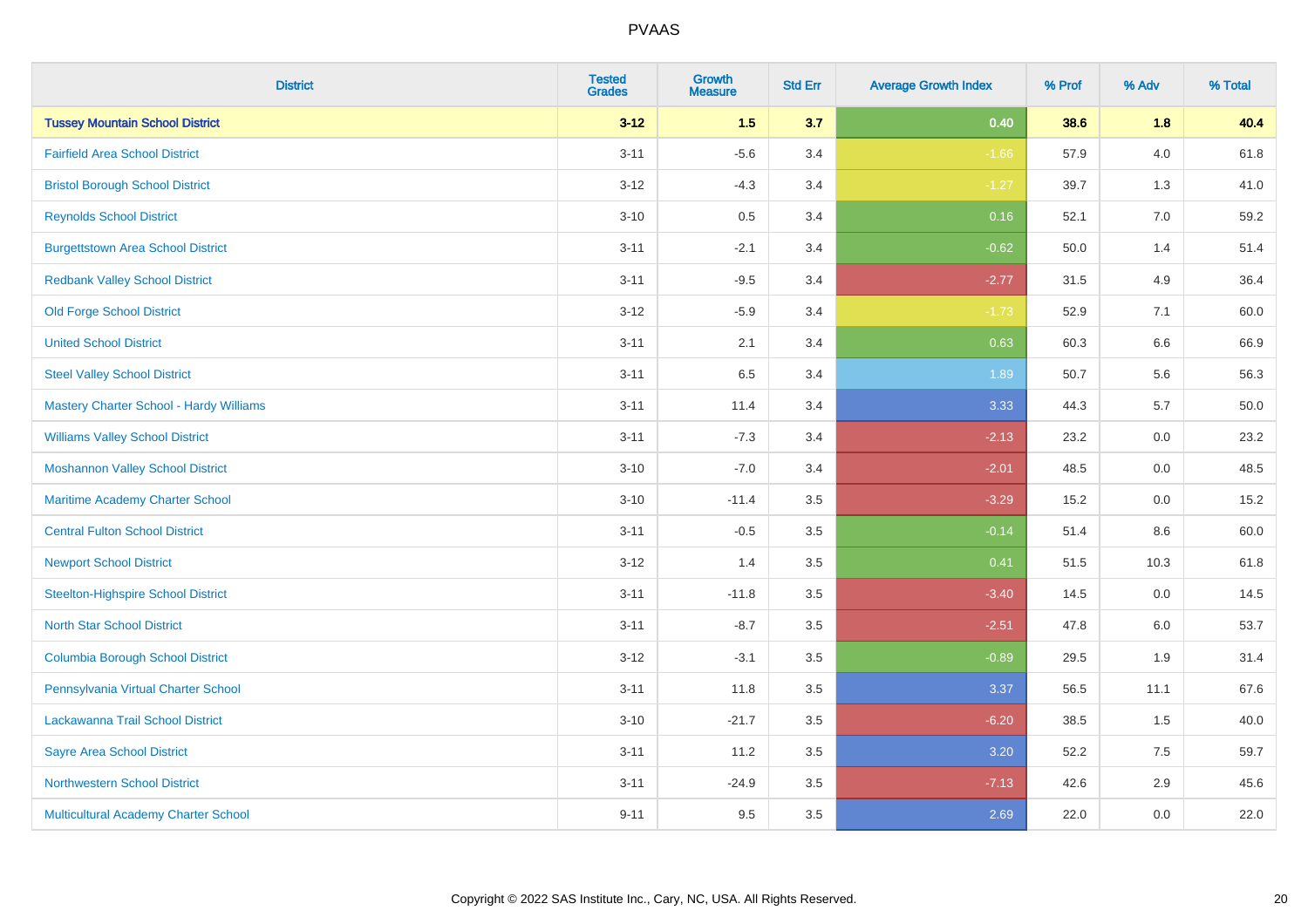| <b>District</b>                                | <b>Tested</b><br>Grades | <b>Growth</b><br><b>Measure</b> | <b>Std Err</b> | <b>Average Growth Index</b> | % Prof | % Adv   | % Total |
|------------------------------------------------|-------------------------|---------------------------------|----------------|-----------------------------|--------|---------|---------|
| <b>Tussey Mountain School District</b>         | $3 - 12$                | $1.5$                           | 3.7            | 0.40                        | 38.6   | 1.8     | 40.4    |
| Juniata Valley School District                 | $3 - 11$                | $-3.9$                          | $3.5\,$        | $-1.10$                     | 44.4   | $3.5\,$ | 47.8    |
| <b>Sharpsville Area School District</b>        | $3 - 11$                | $-1.4$                          | 3.5            | $-0.40$                     | 55.2   | 13.4    | 68.7    |
| <b>Mountain View School District</b>           | $3 - 11$                | 20.9                            | 3.5            | 5.91                        | 57.8   | 20.3    | 78.1    |
| <b>Purchase Line School District</b>           | $3 - 12$                | 1.7                             | 3.5            | 0.47                        | 43.1   | 5.4     | 48.5    |
| <b>Chartiers-Houston School District</b>       | $3 - 10$                | $-8.6$                          | 3.5            | $-2.41$                     | 59.7   | 4.5     | 64.2    |
| <b>Union City Area School District</b>         | $3 - 12$                | $-10.2$                         | 3.6            | $-2.87$                     | 42.9   | 3.2     | 46.0    |
| <b>Carbon Career &amp; Technical Institute</b> | $9 - 11$                | $-5.7$                          | 3.6            | $-1.59$                     | 34.5   | $1.2$   | 35.7    |
| <b>Southmoreland School District</b>           | $3 - 11$                | $-8.3$                          | 3.6            | $-2.32$                     | 56.8   | 7.2     | 64.0    |
| <b>Brockway Area School District</b>           | $3 - 11$                | 0.6                             | 3.6            | 0.16                        | 49.2   | 7.7     | 56.9    |
| Portage Area School District                   | $3 - 10$                | $-8.1$                          | 3.6            | $-2.26$                     | 40.6   | 9.4     | 50.0    |
| <b>Salisbury Township School District</b>      | $3 - 11$                | 6.3                             | 3.6            | 1.77                        | 46.2   | 6.6     | 52.8    |
| Propel Charter School - Braddock Hills         | $3 - 11$                | $-13.6$                         | 3.6            | $-3.81$                     | 9.7    | 1.6     | 11.3    |
| <b>Lawrence County CTC</b>                     | $10 - 11$               | $-21.7$                         | 3.6            | $-6.05$                     | 19.8   | $0.0\,$ | 19.8    |
| <b>Homer-Center School District</b>            | $3 - 11$                | 9.7                             | 3.6            | 2.70                        | 45.1   | 17.2    | 62.3    |
| <b>Montgomery Area School District</b>         | $3 - 11$                | 10.7                            | 3.6            | 2.96                        | 48.7   | 12.4    | 61.1    |
| Northern Bedford County School District        | $3 - 11$                | 16.5                            | 3.6            | 4.58                        | 51.7   | 20.0    | 71.7    |
| <b>Mahanoy Area School District</b>            | $3 - 10$                | $-9.0$                          | 3.6            | $-2.49$                     | 26.2   | 1.6     | 27.9    |
| <b>Blue Ridge School District</b>              | $3 - 11$                | $-0.5$                          | 3.6            | $-0.12$                     | 44.6   | 3.1     | 47.7    |
| California Area School District                | $3 - 10$                | $-7.3$                          | 3.6            | $-2.02$                     | 42.6   | 9.8     | 52.5    |
| <b>Port Allegany School District</b>           | $3 - 11$                | 4.4                             | 3.6            | 1.21                        | 28.1   | 9.4     | 37.5    |
| <b>School Lane Charter School</b>              | $3 - 11$                | 12.4                            | 3.6            | 3.43                        | 59.1   | $9.8\,$ | 68.9    |
| <b>Northgate School District</b>               | $3 - 11$                | 6.3                             | 3.6            | 1.73                        | 53.3   | 16.7    | 70.0    |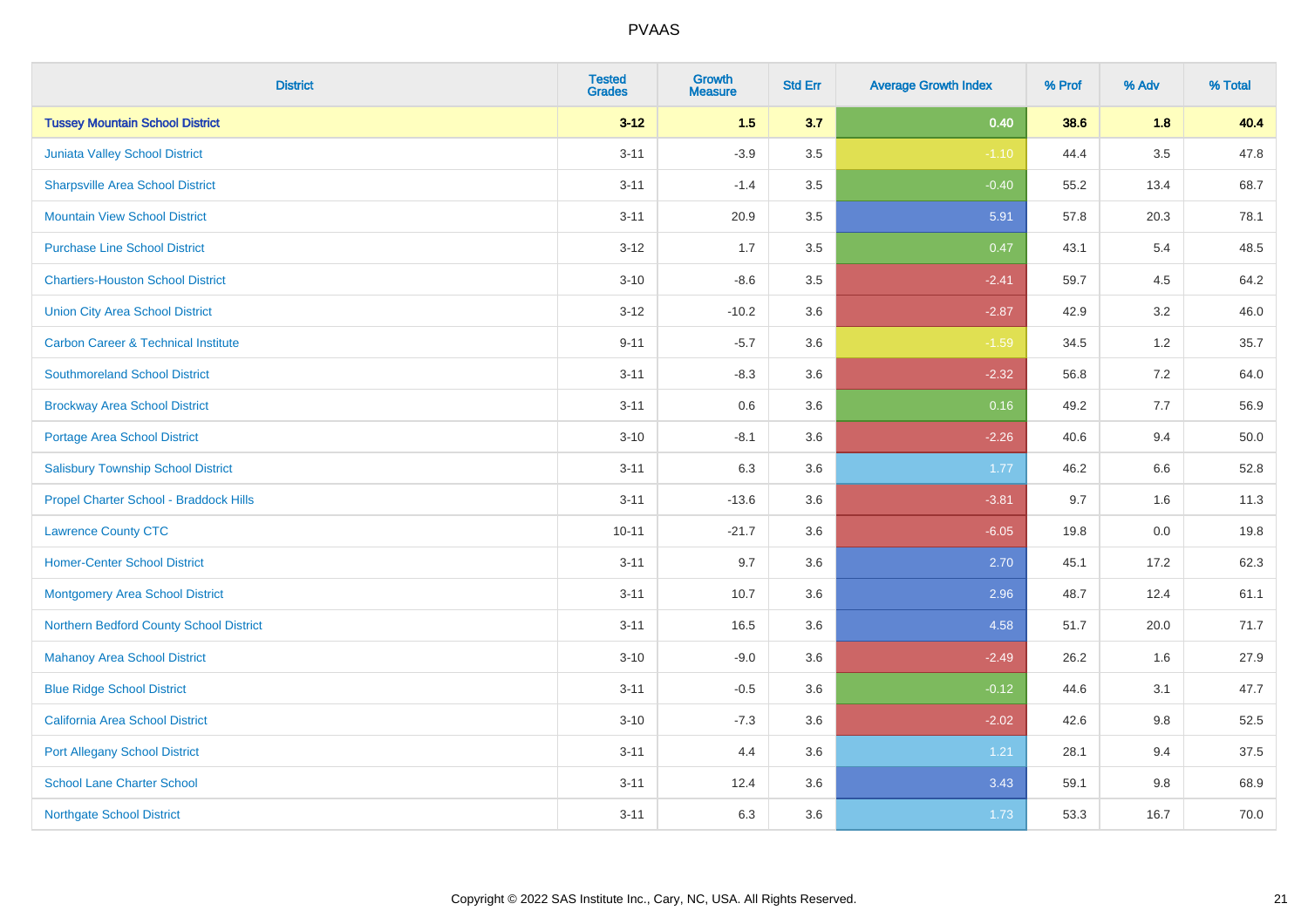| <b>District</b>                                 | <b>Tested</b><br><b>Grades</b> | <b>Growth</b><br><b>Measure</b> | <b>Std Err</b> | <b>Average Growth Index</b> | % Prof | % Adv   | % Total |
|-------------------------------------------------|--------------------------------|---------------------------------|----------------|-----------------------------|--------|---------|---------|
| <b>Tussey Mountain School District</b>          | $3 - 12$                       | 1.5                             | 3.7            | 0.40                        | 38.6   | 1.8     | 40.4    |
| <b>Westinghouse Arts Academy Charter School</b> | $9 - 10$                       | $-0.7$                          | 3.6            | $-0.19$                     | 59.2   | 8.4     | 67.6    |
| <b>Frazier School District</b>                  | $3 - 11$                       | $-17.2$                         | 3.7            | $-4.70$                     | 37.1   | 1.6     | 38.7    |
| <b>Muncy School District</b>                    | $3 - 11$                       | $-8.1$                          | 3.7            | $-2.21$                     | 42.0   | $3.8\,$ | 45.8    |
| <b>Valley Grove School District</b>             | $3 - 10$                       | $-3.7$                          | 3.7            | $-1.01$                     | 51.2   | 6.1     | 57.3    |
| <b>Sto-Rox School District</b>                  | $3 - 10$                       | 6.6                             | 3.7            | 1.80                        | 13.4   | 0.0     | 13.4    |
| Minersville Area School District                | $3 - 11$                       | $-14.4$                         | 3.7            | $-3.90$                     | 39.3   | 3.3     | 42.6    |
| <b>Clairton City School District</b>            | $3 - 11$                       | 3.5                             | 3.7            | 0.95                        | 13.4   | 0.0     | 13.4    |
| <b>Glendale School District</b>                 | $3 - 10$                       | $-0.9$                          | 3.7            | $-0.24$                     | 50.0   | 5.4     | 55.4    |
| <b>Lakeview School District</b>                 | $3 - 11$                       | $-0.9$                          | 3.7            | $-0.24$                     | 60.3   | 3.2     | 63.5    |
| <b>Innovative Arts Academy Charter School</b>   | $6 - 11$                       | $-9.1$                          | 3.7            | $-2.44$                     | 9.5    | 0.0     | 9.5     |
| <b>Apollo-Ridge School District</b>             | $3 - 12$                       | $-4.7$                          | 3.7            | $-1.24$                     | 50.0   | 10.0    | 60.0    |
| <b>Tussey Mountain School District</b>          | $3 - 12$                       | $1.5$                           | 3.7            | 0.40                        | 38.6   | 1.8     | 40.4    |
| <b>Coudersport Area School District</b>         | $3 - 11$                       | 7.7                             | 3.7            | 2.06                        | 55.7   | 8.2     | 63.9    |
| <b>Penns Manor Area School District</b>         | $3 - 12$                       | $-17.0$                         | 3.7            | $-4.52$                     | 29.7   | 3.1     | 32.8    |
| <b>Riverview School District</b>                | $3 - 11$                       | $-4.6$                          | 3.8            | $-1.20$                     | 57.9   | 15.8    | 73.7    |
| <b>Fort Cherry School District</b>              | $3 - 10$                       | $-5.9$                          | 3.8            | $-1.56$                     | 55.2   | $5.2\,$ | 60.3    |
| <b>Millersburg Area School District</b>         | $3 - 11$                       | 6.2                             | 3.8            | 1.63                        | 51.8   | 7.4     | 59.3    |
| <b>West Middlesex Area School District</b>      | $3 - 10$                       | $-8.4$                          | 3.8            | $-2.21$                     | 34.9   | 2.8     | 37.6    |
| <b>Antietam School District</b>                 | $3 - 10$                       | $-4.3$                          | 3.8            | $-1.13$                     | 36.4   | 5.4     | 41.8    |
| New Kensington-Arnold School District           | $3 - 11$                       | $-0.4$                          | 3.8            | $-0.10$                     | 40.7   | 3.7     | 44.4    |
| <b>Northwest Area School District</b>           | $3 - 10$                       | $-10.0$                         | 3.8            | $-2.59$                     | 34.6   | 7.3     | 41.8    |
| Jeannette City School District                  | $3 - 11$                       | $-4.3$                          | 3.8            | $-1.13$                     | 46.7   | 7.5     | 54.2    |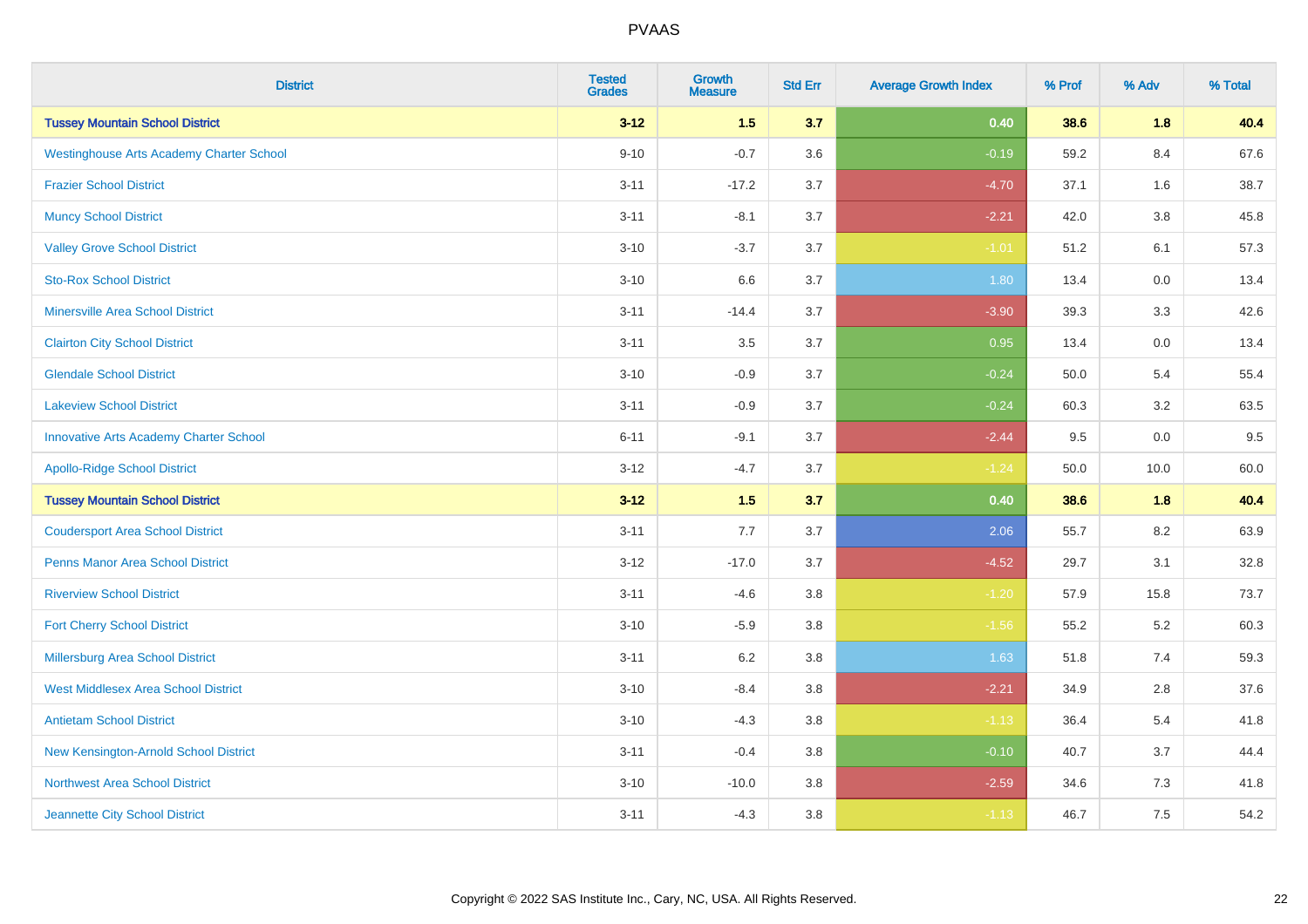| <b>District</b>                                 | <b>Tested</b><br><b>Grades</b> | Growth<br><b>Measure</b> | <b>Std Err</b> | <b>Average Growth Index</b> | % Prof | % Adv   | % Total |
|-------------------------------------------------|--------------------------------|--------------------------|----------------|-----------------------------|--------|---------|---------|
| <b>Tussey Mountain School District</b>          | $3 - 12$                       | 1.5                      | 3.7            | 0.40                        | 38.6   | 1.8     | 40.4    |
| <b>West Branch Area School District</b>         | $3 - 11$                       | 0.2                      | 3.8            | 0.05                        | 47.2   | 1.9     | 49.1    |
| <b>Greenwood School District</b>                | $3 - 11$                       | 15.9                     | 3.9            | 4.11                        | 50.0   | 25.0    | 75.0    |
| <b>Halifax Area School District</b>             | $3 - 11$                       | 4.7                      | 3.9            | 1.22                        | 61.5   | 9.6     | 71.2    |
| Jefferson County-Dubois AVTS                    | $9 - 11$                       | $-16.2$                  | 3.9            | $-4.16$                     | 23.0   | 0.0     | 23.0    |
| Johnsonburg Area School District                | $3 - 11$                       | $-14.1$                  | 3.9            | $-3.62$                     | 54.0   | 4.6     | 58.6    |
| <b>Smethport Area School District</b>           | $3 - 12$                       | 0.6                      | 3.9            | 0.15                        | 37.0   | 1.8     | 38.9    |
| <b>Shenandoah Valley School District</b>        | $3 - 11$                       | 9.7                      | 3.9            | 2.49                        | 28.3   | 5.0     | 33.3    |
| <b>Allegheny Valley School District</b>         | $3 - 11$                       | 8.5                      | 3.9            | 2.17                        | 53.1   | 12.2    | 65.3    |
| <b>Brownsville Area School District</b>         | $3 - 12$                       | $-7.2$                   | 3.9            | $-1.83$                     | 34.4   | 6.1     | 40.5    |
| <b>Propel Charter School-Montour</b>            | $3 - 10$                       | $-10.7$                  | 3.9            | $-2.71$                     | 13.7   | 0.0     | 13.7    |
| Meyersdale Area School District                 | $3 - 11$                       | 4.2                      | 4.0            | 1.07                        | 43.1   | $6.9\,$ | 50.0    |
| <b>Northeast Bradford School District</b>       | $3 - 10$                       | $-3.1$                   | 4.0            | $-0.78$                     | 33.9   | 3.4     | 37.3    |
| <b>Claysburg-Kimmel School District</b>         | $3 - 11$                       | $-5.7$                   | 4.0            | $-1.42$                     | 42.9   | 8.2     | 51.0    |
| <b>Achievement House Charter School</b>         | $7 - 11$                       | $-0.7$                   | 4.0            | $-0.17$                     | 32.5   | 2.6     | 35.1    |
| <b>Leechburg Area School District</b>           | $3 - 11$                       | 4.4                      | 4.0            | 1.09                        | 47.8   | 19.6    | 67.4    |
| <b>Ridgway Area School District</b>             | $3 - 11$                       | $-14.5$                  | 4.1            | $-3.56$                     | 49.0   | 9.8     | 58.8    |
| <b>Tri-Valley School District</b>               | $3 - 10$                       | $-6.4$                   | 4.1            | $-1.57$                     | 37.0   | 4.4     | 41.3    |
| <b>Conemaugh Valley School District</b>         | $3 - 12$                       | $-3.2$                   | 4.1            | $-0.78$                     | 48.2   | 5.6     | 53.7    |
| <b>Clarion Area School District</b>             | $3 - 11$                       | 10.3                     | 4.1            | 2.51                        | 45.4   | 14.6    | 60.0    |
| <b>Williamsburg Community School District</b>   | $3 - 11$                       | $-14.3$                  | 4.1            | $-3.48$                     | 28.3   | 0.0     | 28.3    |
| <b>Propel Charter School-Homestead</b>          | $3 - 11$                       | $-11.7$                  | 4.1            | $-2.84$                     | 15.9   | 0.0     | 15.9    |
| Capital Area School for the Arts Charter School | $9 - 11$                       | 5.8                      | 4.1            | 1.39                        | 59.3   | 18.6    | 78.0    |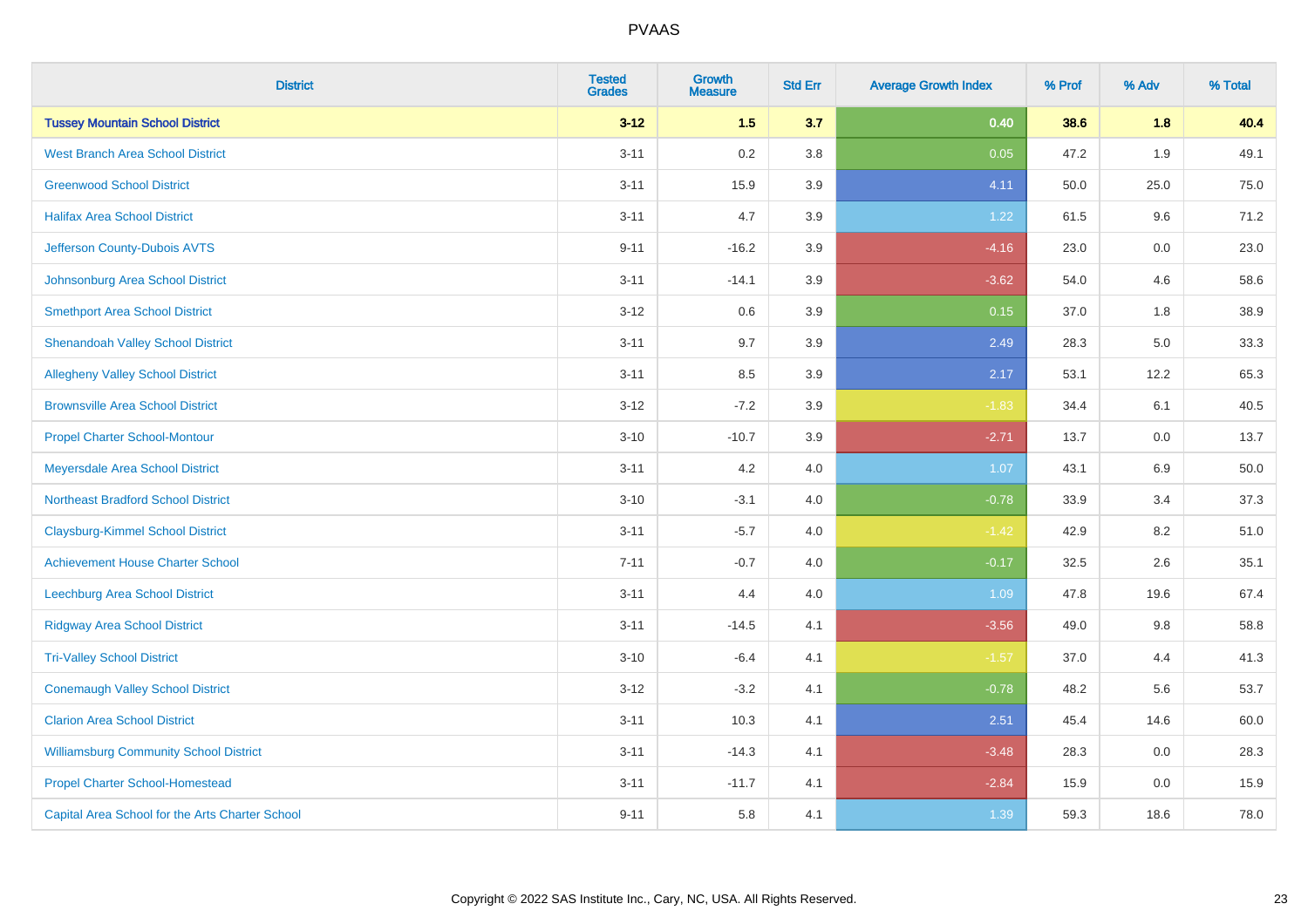| <b>District</b>                                        | <b>Tested</b><br><b>Grades</b> | <b>Growth</b><br><b>Measure</b> | <b>Std Err</b> | <b>Average Growth Index</b> | % Prof | % Adv   | % Total |
|--------------------------------------------------------|--------------------------------|---------------------------------|----------------|-----------------------------|--------|---------|---------|
| <b>Tussey Mountain School District</b>                 | $3 - 12$                       | 1.5                             | 3.7            | 0.40                        | 38.6   | 1.8     | 40.4    |
| <b>Curwensville Area School District</b>               | $3 - 11$                       | $-27.9$                         | 4.1            | $-6.72$                     | 42.5   | 4.1     | 46.6    |
| <b>Clarion-Limestone Area School District</b>          | $3 - 12$                       | $-2.5$                          | 4.1            | $-0.60$                     | 56.8   | 6.8     | 63.6    |
| <b>Chester Charter Scholars Academy Charter School</b> | $3 - 12$                       | 8.4                             | 4.1            | 2.03                        | 23.4   | 0.0     | 23.4    |
| <b>Western Beaver County School District</b>           | $3 - 11$                       | $-7.8$                          | 4.2            | $-1.87$                     | 56.5   | 6.5     | 63.0    |
| Pennsylvania Distance Learning Charter School          | $3 - 12$                       | 9.3                             | 4.2            | 2.22                        | 42.2   | 3.1     | 45.3    |
| <b>Berlin Brothersvalley School District</b>           | $3 - 11$                       | 4.0                             | 4.2            | 0.96                        | 48.8   | 14.0    | 62.8    |
| Jefferson-Morgan School District                       | $3 - 10$                       | $-9.9$                          | 4.2            | $-2.35$                     | 43.8   | 4.2     | 47.9    |
| <b>Aliquippa School District</b>                       | $3 - 11$                       | $-9.0$                          | 4.2            | $-2.14$                     | 11.0   | 0.0     | 11.0    |
| <b>Union School District</b>                           | $3 - 12$                       | 2.3                             | 4.2            | 0.54                        | 32.6   | 7.0     | 39.5    |
| <b>Susquehanna Community School District</b>           | $3 - 11$                       | $-2.8$                          | 4.2            | $-0.66$                     | 49.4   | 6.9     | 56.3    |
| <b>Otto-Eldred School District</b>                     | $3 - 11$                       | $-0.7$                          | 4.2            | $-0.15$                     | 56.2   | $6.2\,$ | 62.5    |
| <b>Jamestown Area School District</b>                  | $3 - 11$                       | 13.5                            | 4.2            | 3.19                        | 64.4   | 13.3    | 77.8    |
| <b>Union Area School District</b>                      | $3 - 11$                       | 1.9                             | 4.3            | 0.44                        | 61.5   | 0.0     | 61.5    |
| <b>Farrell Area School District</b>                    | $3 - 11$                       | $-10.4$                         | 4.3            | $-2.41$                     | 19.0   | 0.0     | 19.0    |
| <b>Ferndale Area School District</b>                   | $3 - 10$                       | $-5.8$                          | 4.3            | $-1.33$                     | 40.0   | $0.0\,$ | 40.0    |
| <b>West Side CTC</b>                                   | $9 - 10$                       | $-37.4$                         | 4.3            | $-8.64$                     | 8.8    | 0.0     | $8.8\,$ |
| <b>North Clarion County School District</b>            | $3 - 12$                       | 3.7                             | 4.3            | 0.85                        | 67.5   | 15.0    | 82.5    |
| <b>Blacklick Valley School District</b>                | $3 - 11$                       | 8.0                             | 4.3            | 1.85                        | 34.1   | 0.0     | 34.1    |
| <b>West Greene School District</b>                     | $3 - 11$                       | $-4.5$                          | 4.3            | $-1.04$                     | 36.6   | 7.3     | 43.9    |
| Morrisville Borough School District                    | $3 - 11$                       | 4.8                             | 4.3            | 1.10                        | 30.2   | 2.3     | 32.6    |
| <b>Jenkintown School District</b>                      | $3 - 11$                       | 12.5                            | 4.4            | 2.84                        | 54.6   | 29.6    | 84.1    |
| <b>Sullivan County School District</b>                 | $3 - 10$                       | $-4.0$                          | 4.4            | $-0.90$                     | 66.7   | 2.6     | 69.2    |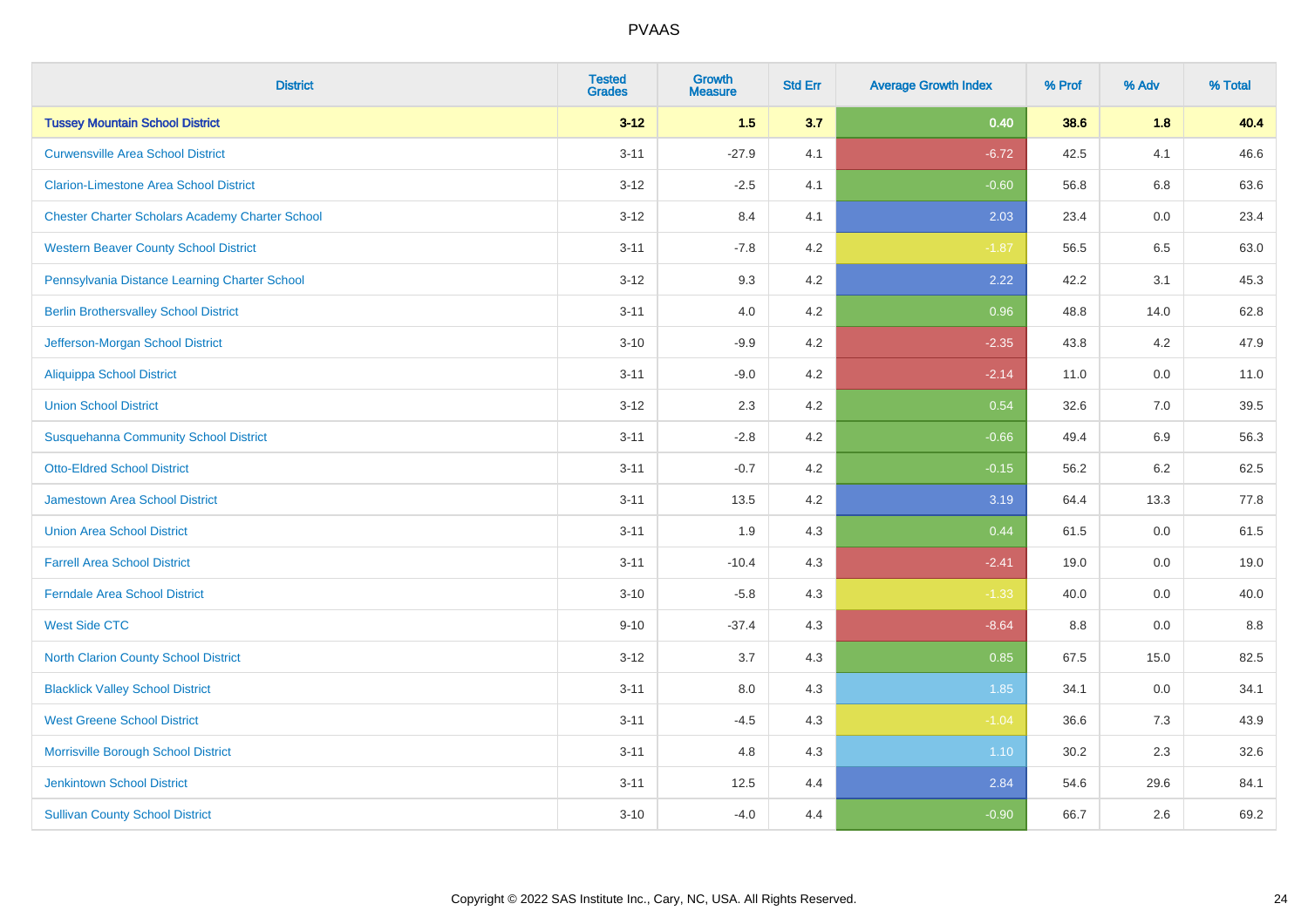| <b>District</b>                                 | <b>Tested</b><br><b>Grades</b> | <b>Growth</b><br><b>Measure</b> | <b>Std Err</b> | <b>Average Growth Index</b> | % Prof | % Adv   | % Total |
|-------------------------------------------------|--------------------------------|---------------------------------|----------------|-----------------------------|--------|---------|---------|
| <b>Tussey Mountain School District</b>          | $3 - 12$                       | 1.5                             | 3.7            | 0.40                        | 38.6   | 1.8     | 40.4    |
| <b>Southern Fulton School District</b>          | $3 - 11$                       | $-23.7$                         | 4.4            | $-5.37$                     | 34.2   | 10.5    | 44.7    |
| <b>Benton Area School District</b>              | $3 - 10$                       | $-9.7$                          | 4.5            | $-2.18$                     | 43.2   | 5.4     | 48.6    |
| <b>Sugar Valley Rural Charter School</b>        | $3 - 11$                       | $-11.0$                         | 4.5            | $-2.46$                     | 14.9   | $0.0\,$ | 14.9    |
| <b>Monessen City School District</b>            | $3 - 10$                       | 8.3                             | 4.5            | 1.85                        | 42.9   | 2.9     | 45.7    |
| <b>Mastery Charter School - Gratz Campus</b>    | $7 - 10$                       | $-23.9$                         | 4.5            | $-5.29$                     | 2.9    | 0.0     | 2.9     |
| <b>Rochester Area School District</b>           | $3 - 11$                       | $-13.2$                         | 4.6            | $-2.89$                     | 19.5   | 1.3     | 20.8    |
| <b>Northern Potter School District</b>          | $3 - 12$                       | $-13.1$                         | 4.6            | $-2.84$                     | 37.5   | 0.0     | 37.5    |
| <b>Hanover Area School District</b>             | $3 - 11$                       | 2.2                             | 4.6            | 0.48                        | 42.9   | 5.7     | 48.6    |
| <b>Shade-Central City School District</b>       | $3 - 11$                       | $-5.9$                          | 4.6            | $-1.28$                     | 27.8   | 0.0     | 27.8    |
| <b>Southeastern Greene School District</b>      | $3 - 10$                       | 3.3                             | 4.6            | 0.72                        | 57.6   | 6.1     | 63.6    |
| <b>Avella Area School District</b>              | $3 - 12$                       | $-0.3$                          | 4.7            | $-0.05$                     | 49.3   | 14.5    | 63.8    |
| <b>Millville Area School District</b>           | $3 - 12$                       | $-0.9$                          | 4.7            | $-0.18$                     | 51.4   | 5.4     | 56.8    |
| La Academia Partnership Charter School          | $6 - 11$                       | $-11.0$                         | 4.7            | $-2.34$                     | 6.8    | 0.0     | 6.8     |
| <b>Reach Cyber Charter School</b>               | $3 - 11$                       | 8.1                             | 4.7            | 1.72                        | 42.4   | 4.6     | 47.0    |
| <b>Allegheny-Clarion Valley School District</b> | $3 - 10$                       | 7.8                             | 4.7            | 1.65                        | 53.3   | 3.3     | 56.7    |
| <b>Shamokin Area School District</b>            | $3 - 11$                       | $-7.7$                          | 4.8            | $-1.60$                     | 38.1   | 3.2     | 41.3    |
| <b>Roberto Clemente Charter School</b>          | $3 - 12$                       | 2.2                             | 4.9            | 0.45                        | 27.5   | 5.0     | 32.5    |
| Dr Robert Ketterer Charter School Inc           | $6 - 12$                       | 10.1                            | 5.0            | 2.04                        | 14.9   | 0.4     | 15.3    |
| <b>Cornell School District</b>                  | $3 - 11$                       | $-1.6$                          | 5.0            | $-0.32$                     | 33.8   | 1.5     | 35.4    |
| York Academy Regional Charter School            | $3 - 11$                       | 9.0                             | 5.0            | 1.79                        | 55.2   | 0.0     | 55.2    |
| <b>Oswayo Valley School District</b>            | $3 - 12$                       | 8.5                             | 5.0            | 1.68                        | 50.0   | 16.7    | 66.7    |
| <b>Forbes Road School District</b>              | $3 - 11$                       | 2.8                             | 5.1            | 0.56                        | 41.4   | 10.3    | 51.7    |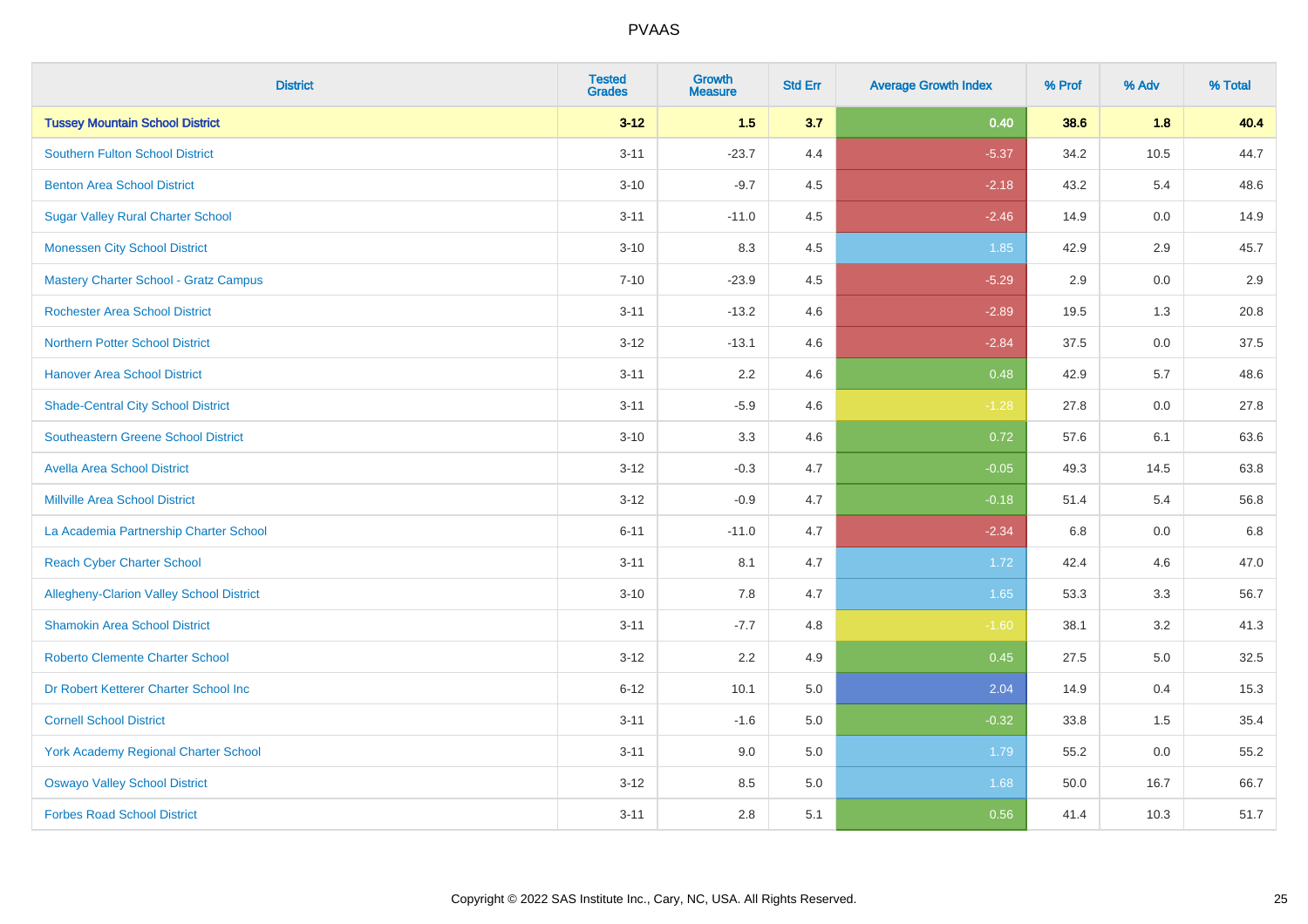| <b>District</b>                                         | <b>Tested</b><br><b>Grades</b> | <b>Growth</b><br><b>Measure</b> | <b>Std Err</b> | <b>Average Growth Index</b> | % Prof | % Adv   | % Total |
|---------------------------------------------------------|--------------------------------|---------------------------------|----------------|-----------------------------|--------|---------|---------|
| <b>Tussey Mountain School District</b>                  | $3 - 12$                       | 1.5                             | 3.7            | 0.40                        | 38.6   | 1.8     | 40.4    |
| <b>Tidioute Community Charter School</b>                | $3 - 11$                       | 5.7                             | 5.1            | 1.11                        | 34.4   | 21.9    | 56.2    |
| <b>Fannett-Metal School District</b>                    | $3 - 11$                       | $-3.4$                          | 5.1            | $-0.67$                     | 38.7   | 8.1     | 46.8    |
| The New Academy Charter School                          | $8 - 11$                       | $-10.4$                         | 5.2            | $-2.00$                     | 0.0    | $0.0\,$ | $0.0\,$ |
| <b>Galeton Area School District</b>                     | $3 - 11$                       | 2.2                             | 5.3            | 0.42                        | 41.3   | 4.4     | 45.6    |
| <b>Forest Area School District</b>                      | $3 - 11$                       | $-4.4$                          | 5.4            | $-0.81$                     | 36.2   | 2.1     | 38.3    |
| People For People Charter School                        | $3 - 12$                       | 13.3                            | 5.5            | 2.43                        | 13.5   | 0.0     | 13.5    |
| <b>Commodore Perry School District</b>                  | $3 - 11$                       | 3.2                             | 5.5            | 0.58                        | 58.3   | 0.0     | 58.3    |
| <b>Turkeyfoot Valley Area School District</b>           | $3 - 12$                       | $-4.3$                          | 5.6            | $-0.76$                     | 22.0   | 5.1     | 27.1    |
| <b>Pittston Area School District</b>                    | $3 - 11$                       | $-10.1$                         | 5.6            | $-1.80$                     | 38.1   | 9.5     | 47.6    |
| Lehigh Career & Technical Institute                     | $10 - 12$                      | 5.6                             | 5.6            | 0.99                        | 78.3   | 0.0     | 78.3    |
| <b>Gillingham Charter School</b>                        | $3 - 11$                       | $-4.4$                          | 5.6            | $-0.77$                     | 20.8   | 8.3     | 29.2    |
| <b>Mastery Charter School - Pickett Campus</b>          | $6 - 10$                       | 5.6                             | 5.7            | 1.00                        | 27.8   | 0.0     | 27.8    |
| Insight PA Cyber Charter School                         | $3 - 11$                       | 0.7                             | 5.7            | 0.12                        | 50.0   | 4.8     | 54.8    |
| Mastery Charter High School-Lenfest Campus              | $7 - 11$                       | 2.5                             | 5.7            | 0.43                        | 40.0   | 0.0     | 40.0    |
| Imhotep Institute Charter High School                   | $9 - 11$                       | $-5.3$                          | 5.8            | $-0.92$                     | 25.0   | 0.0     | 25.0    |
| Salisbury-Elk Lick School District                      | $3 - 11$                       | $-13.5$                         | 5.9            | $-2.30$                     | 27.8   | 0.0     | 27.8    |
| <b>Shanksville-Stonycreek School District</b>           | $3 - 10$                       | 7.0                             | 5.9            | 1.20                        | 64.7   | 17.6    | 82.4    |
| <b>Keystone Education Center Charter School</b>         | $3 - 12$                       | $-12.9$                         | 5.9            | $-2.19$                     | 28.0   | 0.0     | 28.0    |
| Hope For Hyndman Charter School                         | $3 - 11$                       | $-2.0$                          | 6.1            | $-0.32$                     | 33.3   | 0.0     | 33.3    |
| Esperanza Cyber Charter School                          | $3 - 11$                       | 7.1                             | 6.1            | 1.16                        | 9.1    | 0.0     | 9.1     |
| Center For Student Learning Charter School At Pennsbury | $6 - 12$                       | $-2.9$                          | 6.1            | $-0.47$                     | 42.9   | 0.0     | 42.9    |
| <b>Mastery Charter School - Thomas Campus</b>           | $3 - 10$                       | 2.1                             | 6.2            | 0.33                        | 28.6   | 0.0     | 28.6    |